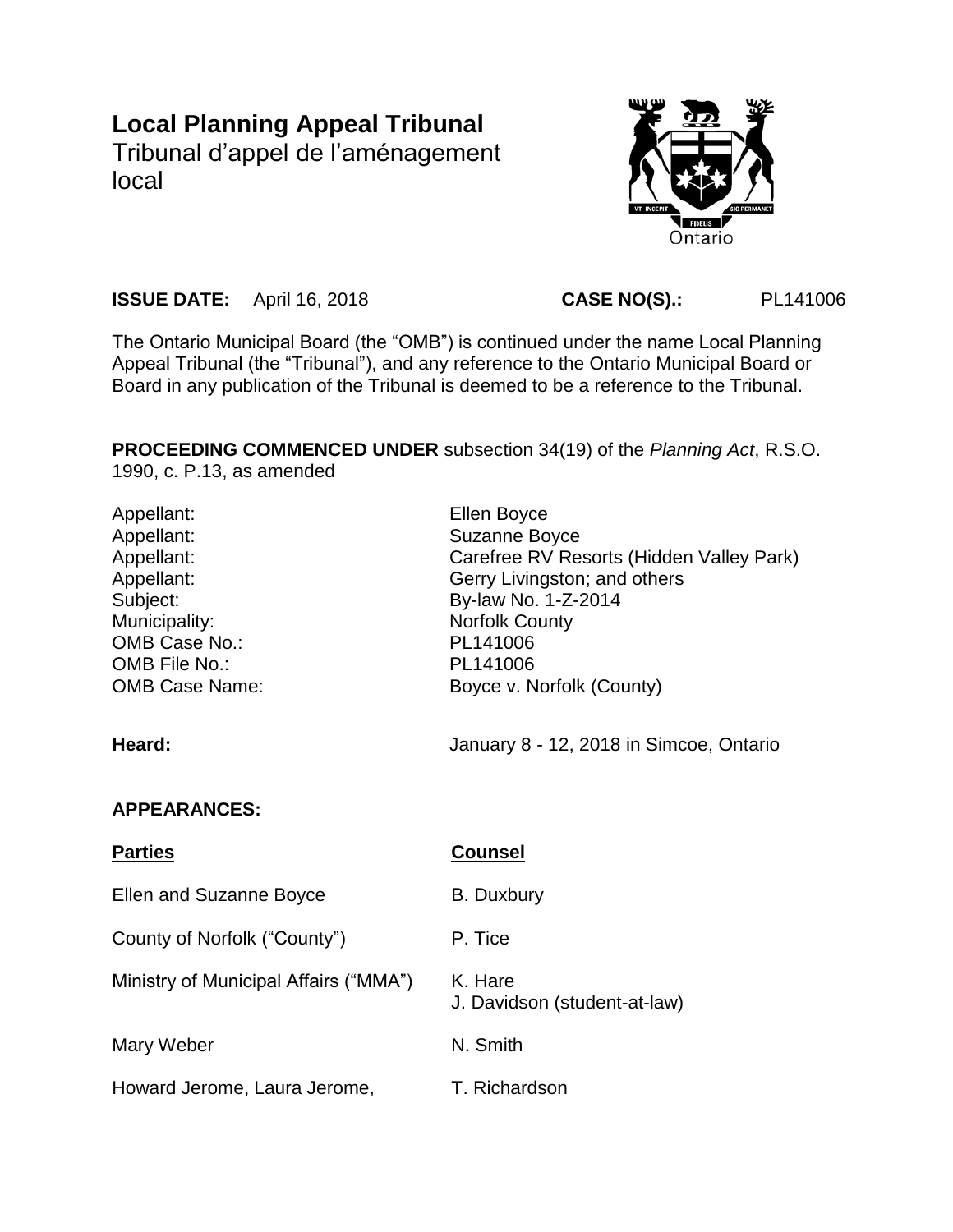Richard Hamel, Jean Hamel, Chris Waite, Michael Neely and Stephen Corke

# **DECISION DELIVERED BY BLAIR S. TAYLOR AND ORDER OF THE TRIBUNAL**

## **INTRODUCTION**

[1] The interface between existing development and (newer) public policy is fraught with conflict.

[2] On one hand there is reliance on old approvals previously given, and on the other hand, the expectation of the implementation of newer public policy designed to advance land use planning and mitigate against personal and property loss.

[3] This is one such case.

# **BACKGROUND**

[4] In 2014, the County passed a new Comprehensive Zoning By-law No. 1-Z-2014 ("CZB") and there were a number of appeals. The Tribunal is now dealing with one of the last outstanding appeals which relates to the zoning of Hastings Drive.

[5] Hastings Drive is located on the shore of Lake Erie. If one were to drive south on Highway 59 and come to Lake Erie, one would turn right to access Hastings Drive or continue to the left onto the 40 kilometer spit of land extending into Lake Erie known as Long Point and upon which there is a Long Point community.

[6] This appeal deals with Lots 66 and 67 on Registered Plan 206 (dating from 1938) and Lots 1 to 149 on Registered Plan 251 (dating from 1954) ("Subject Lands") all on the western portion of Hastings Drive.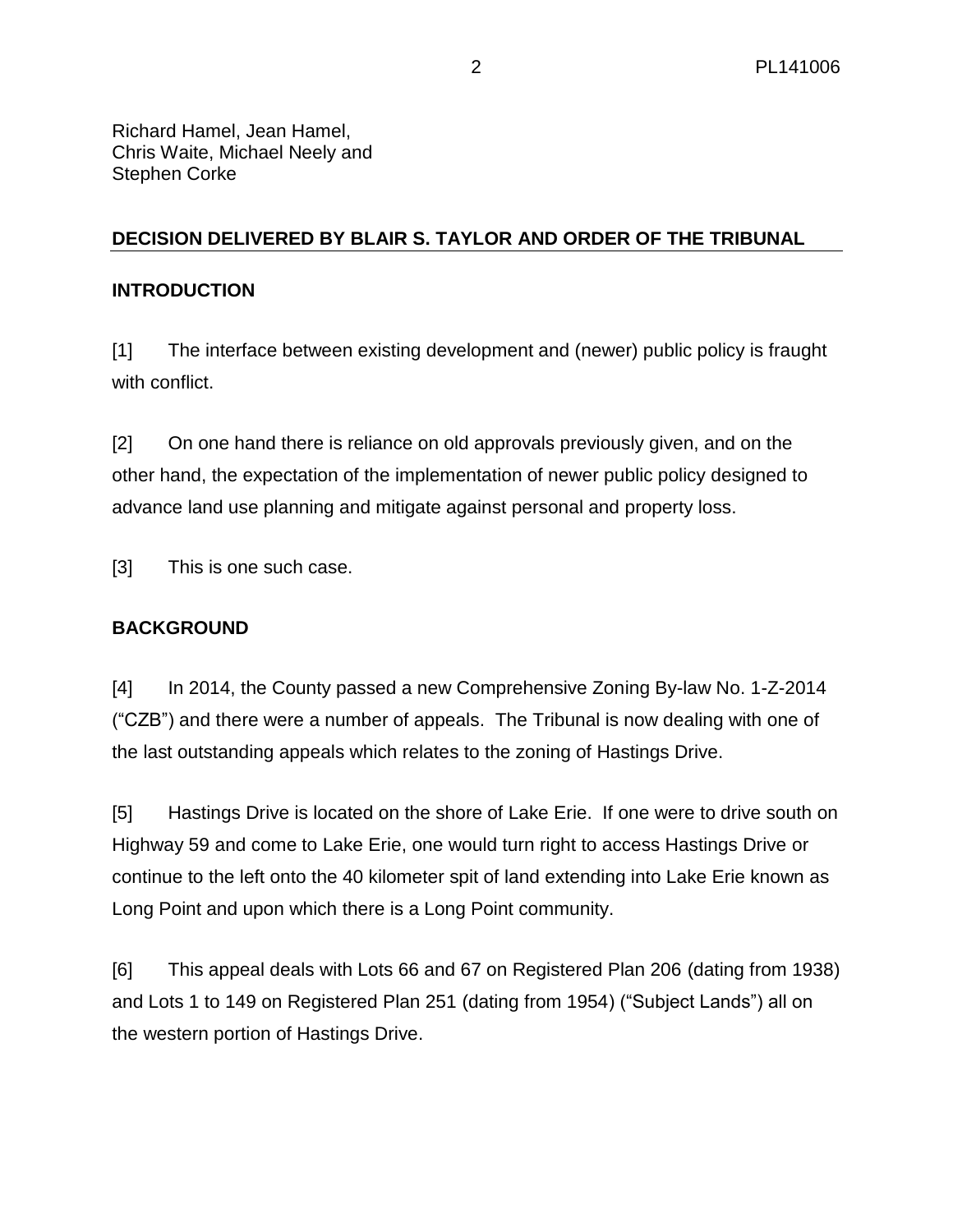[7] The Official Plan designates the Subject Lands as Hazard Lands and Provincially Significant Wetland ("PSW"). The CZB retained the 1985 zoning for the Subject Lands as Hazard Land where no residential development is permitted. The purpose of retaining the 1985 zoning was to enable the County to undertake a zoning study for Hastings Drive.

[8] The Hastings Drive Zoning Study area included all of the Subject Lands.

## **CONTEXT**

[9] Starting at Highway 59 and moving westerly along Hastings Drive, on that eastern portion of Registered Plan 206, there are lakefront cottages: about 14 or so on the south side of Hastings Drive, and about 5 on the north side of Hastings Drive, (not part of the Subject Lands).

[10] Commencing at Lots 66 and 67 on Registered Plan 206, the lots appear to be entirely water lots, as do Lots 1 and 2 on Registered Plan 251.

[11] Lots 3 to 17 are partial water lots, vacant and owned by the County. One encounters the first cottage owned by Ellen Boyce at Lots 18 and 19, then at Lots 29 and 30 there is the cottage owned by Suzanne Boyce, and then it is at or about Lots 79 and 80 where there are a number of cottages in a row. Commencing at about Lot 94 through to Lot 120, the lots are vacant and owned by the County. At Lot 121, there appears to be a cottage, and at Lot 125 there appears to be another cottage, with the last cottage being at Lot 143. In total, the Tribunal is advised that there are 24 private cottages, all of which are on the south side of Hastings Drive, 47 vacant lots owned by Norfolk County, and the remaining vacant lots (about 75) are in private ownership.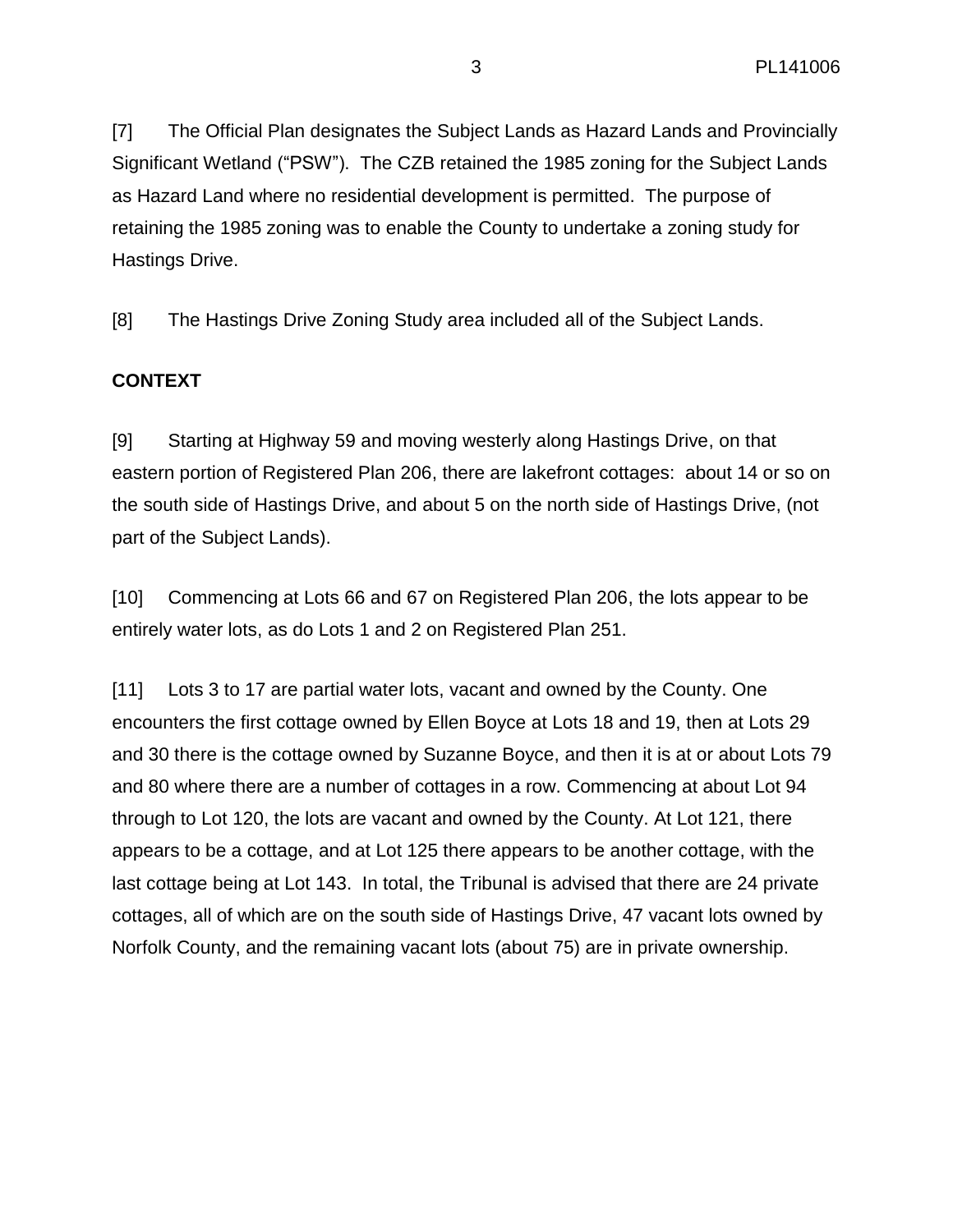# **LEAD-UP TO THE HEARING**

[12] In the lead-up to the hearing, there is a proposed Draft Order agreed upon by MMA, the County and Ms. E. Boyce and Ms. S. Boyce, (Exhibit 17, Tab 15) which put briefly, would allow two uses for the Subject Lands:

- a) public park as defined for the purpose of this special provision as lands owned and/or operated by the County of Norfolk, Long Point Region conservation Authority or other government agency provided there are no *buildings* or *structures* located thereon;
- b) day use, which is defined as being personal use and enjoyment of a vacant lot for a day, which may include launching boats.

[13] This proposed Draft Order is opposed by the clients of Mr. Richardson and Ms. Smith on the grounds *inter alia* that it constitutes down zoning for which compensation should be made available, that it is premature to finalize the zoning at this time as the County is in the process of doing its current Five Year Official Plan Review, and in the alternative, that the concept of day use should explicitly permit trailers and tents as a component of day use. Additionally a number of the participants would seek either full development rights or the seasonal use of a trailer.

[14] At its essence this case revolves around what development and site alteration is appropriate for Hastings Drive.

## **LEGAL NON-CONFORMING USES**

[15] Nothing in this Decision should be read as directly or indirectly relating to any specific site or specific use that may be legal non-conforming. Legal non-conforming uses are dealt with on a site by site basis. This Decision does not deal with individual sites and does not make any decision on their status.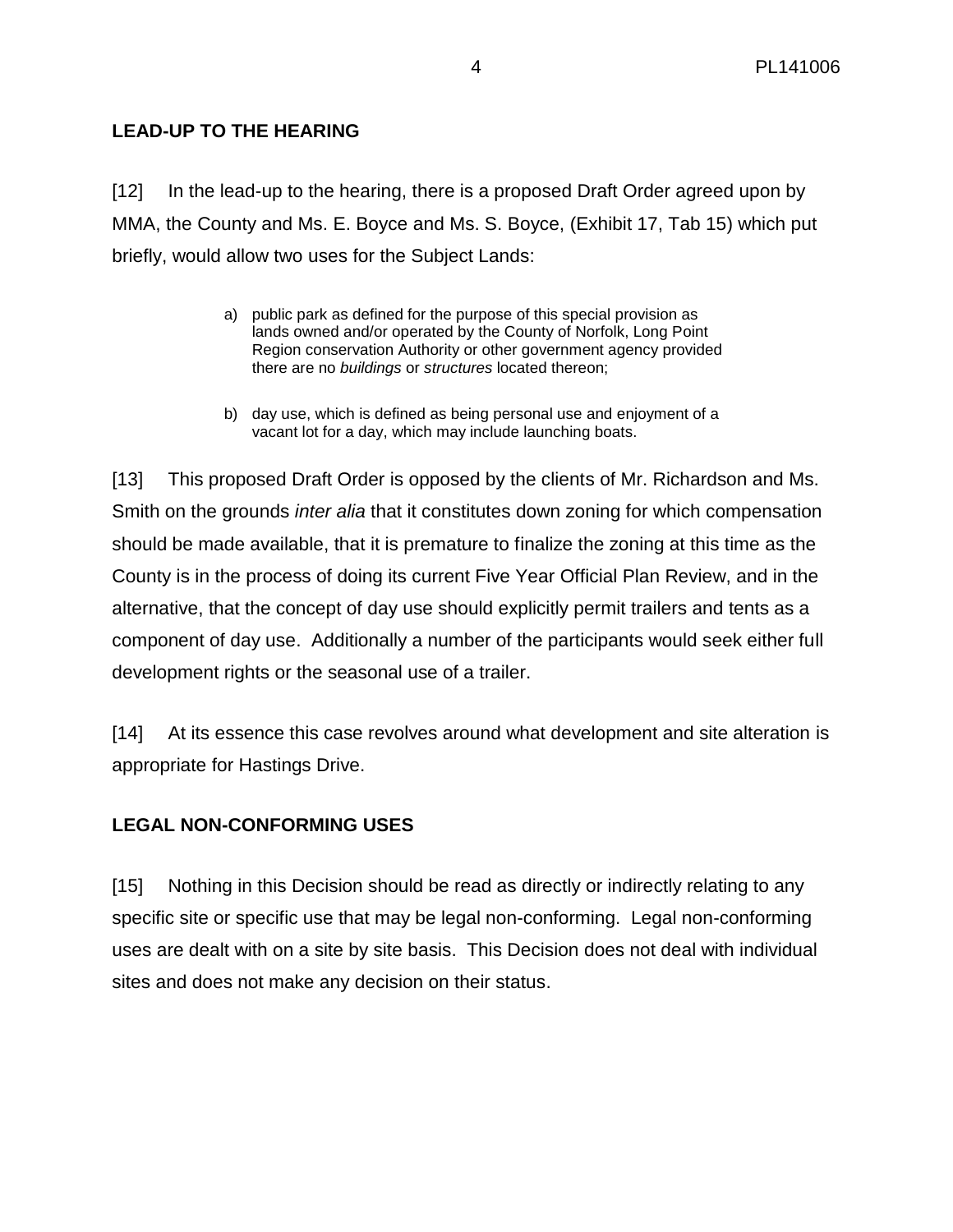# **DECISION**

[16] For the reasons set out below, the Tribunal will allow the appeal in part and the Tribunal will modify the zoning as set out in the Draft Order at Exhibit 17, Tab 15.

## **ENVIRONMENTAL CONTEXT**

[17] The Subject Lands are located in the Long Point area of Ontario.

[18] This area is agreed upon by all the parties as being one of the most unique environmental areas in Ontario.

[19] The Long Point National Wild Life Area was designated as a World Biosphere Reserve by the United Nations Educational, Scientific and Cultural Organization ("UNESCO") in 1986. The Long Point Biosphere Reserve has been recognized as a globally significant bird area by Bird Life International.

[20] Hastings Drive itself is adjacent to the Big Creek National Wild Life Area which is identified by Ministry of Natural Resources and Forestry ("MNRF") as a Provincially Significant Coastal Wetland and the Big Creek National Wild Life Area shelters a number of species at risk including endangered species.

[21] Hastings Drive and the Subject Lands are within the Big Creek floodplain. A number of storms have caused significant flooding, erosion and property damage over the years: notably Hurricane Hazel in 1954, and the "big storm" of 1985.

[22] Portions of Long Point have been identified as PSW. As well, Long Point and the Subject Lands are identified as an area of natural and scientific interest ("ANSI").

[23] At Hastings Drive and more specifically at the Subject Lands, is a beach front area at the base of Long Point along the Lake Erie shore line. It is elevated a few feet above the water level located between the PSW to the north and Lake Erie to the south.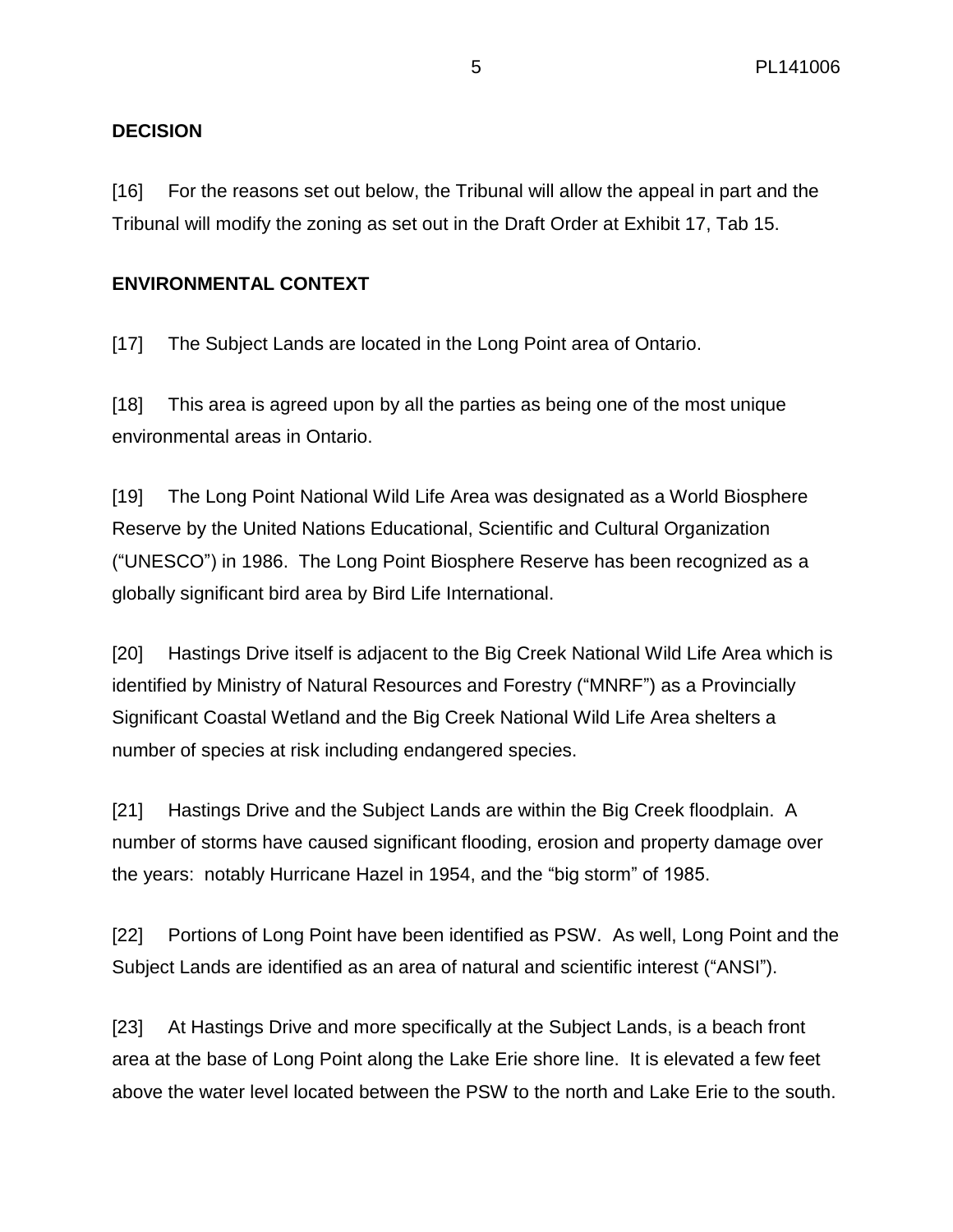[24] The Subject Lands are a dynamic beach within the definition of the Provincial Policy Statement ("PPS").

[25] No expert opinion evidence was called with regard to any of the natural or environmental features or classifications for the Subject Lands, as all the environmental and natural heritage matters were agreed upon.

# **LAND USE PLANNING CONTEXT**

[26] The Tribunal heard expert land use planning evidence from four land use planners: Mary Elder on behalf of the County, Erick Boyd on behalf of MMA, Pierre Chauvin from MHBC Planning Urban Design & Landscape Architecture ("MHBC Planning") who had prepared the County's Hastings Drive Zoning Study, and Mike Crough on behalf of Mary Weber.

[27] As required by the Tribunal, the land use planning experts had met and prepared an Agreed Statement of Fact which is set out below:

#### **Matters in Agreement with Expert Planners:**

- 1. Main map exhibits agreement on all PPS Natural Heritage and Natural Hazard layers in the draft mapping, subject to fine-tuning the Hazard Land layer, and Dynamic Beach Hazard layer (updated information has been provided by Long Point Region Conservation Authority).
- 2. Relevant PPS policies Natural Heritage policies in section 2.1, and Natural Heritage policies in section 3.1 in the Draft Order.
- 3. PPS No site alteration or development permitted on Hastings Drive.
- 4. Norfolk Official Plan policies and designations No development is permitted on Hastings Drive.
- 5. Existing Norfolk Zoning By-law Does not permit trailers on Hastings Drive.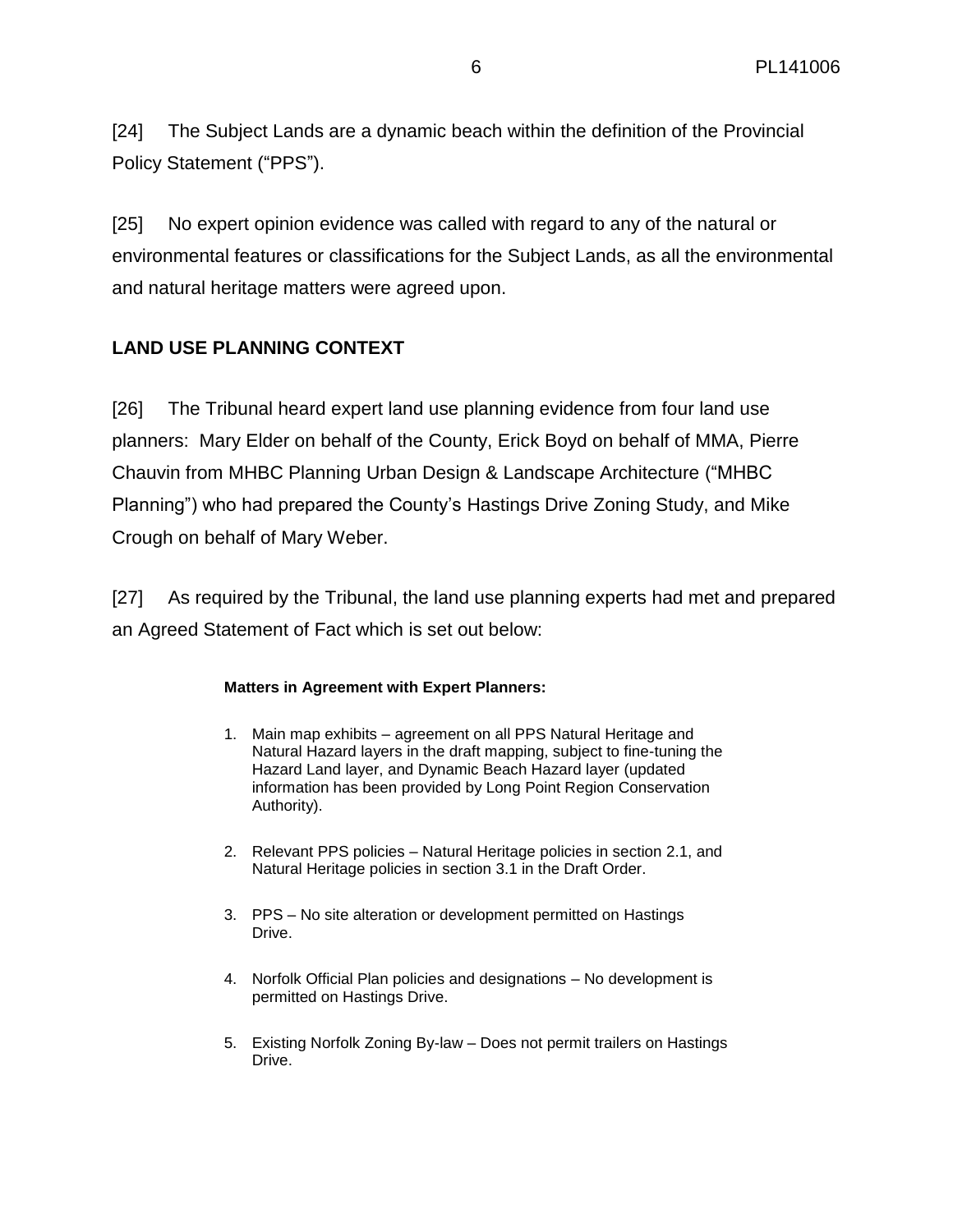6. Status of legal nonconforming uses on Hastings Drive – Beyond the scope of the OMB hearing, would need to be addressed on a site by site basis.

#### **Matters in Dispute with Expert Planners:**

- 7. Mary Elder (County), Pierre Chauvin (County Planning Consultant), Kevin Eby (Planner), Erick Boyd (Ministry Planner) – No site alteration or development on Hastings Drive means buildings, structures and trailers are not permitted.
- 8. Mike Crough (Planner) no site alteration or development on Hastings Drive means buildings and structures are not permitted but trailers could be permitted.

#### **OFFICIAL PLAN**

[28] The County's Official Plan in the land use schedule B-12 designates the Subject Lands as Hazard Lands, but with a specific notation to s. 4.3.3.1.

[29] Under the Hazard Lands designation, s. 4.3.2 deals with land use policies which states in part:

- (a) Development on Hazard Lands which would aggravate or contribute to the hazard shall not be permitted.
- (b) There are areas of extensive development located on hazard lands. In these areas, a reasonable compromise shall be made between the extent of the hazard and the continued use and future development of the area…
- [30] Section 4.3.2.2 deals with shoreline policies which states in part that:
	- (a) The shoreline of Lake Erie is subject to naturally fluctuating lake levels, seiche episodes, regular wave action and storms. Development will generally be directed to areas outside the furthest landward of the dynamic beach hazard limit, the flood hazard limit and the erosion hazard limit.
	- (b) Development and site alteration shall not be permitted within:
		- (i) the dynamic beach hazard; and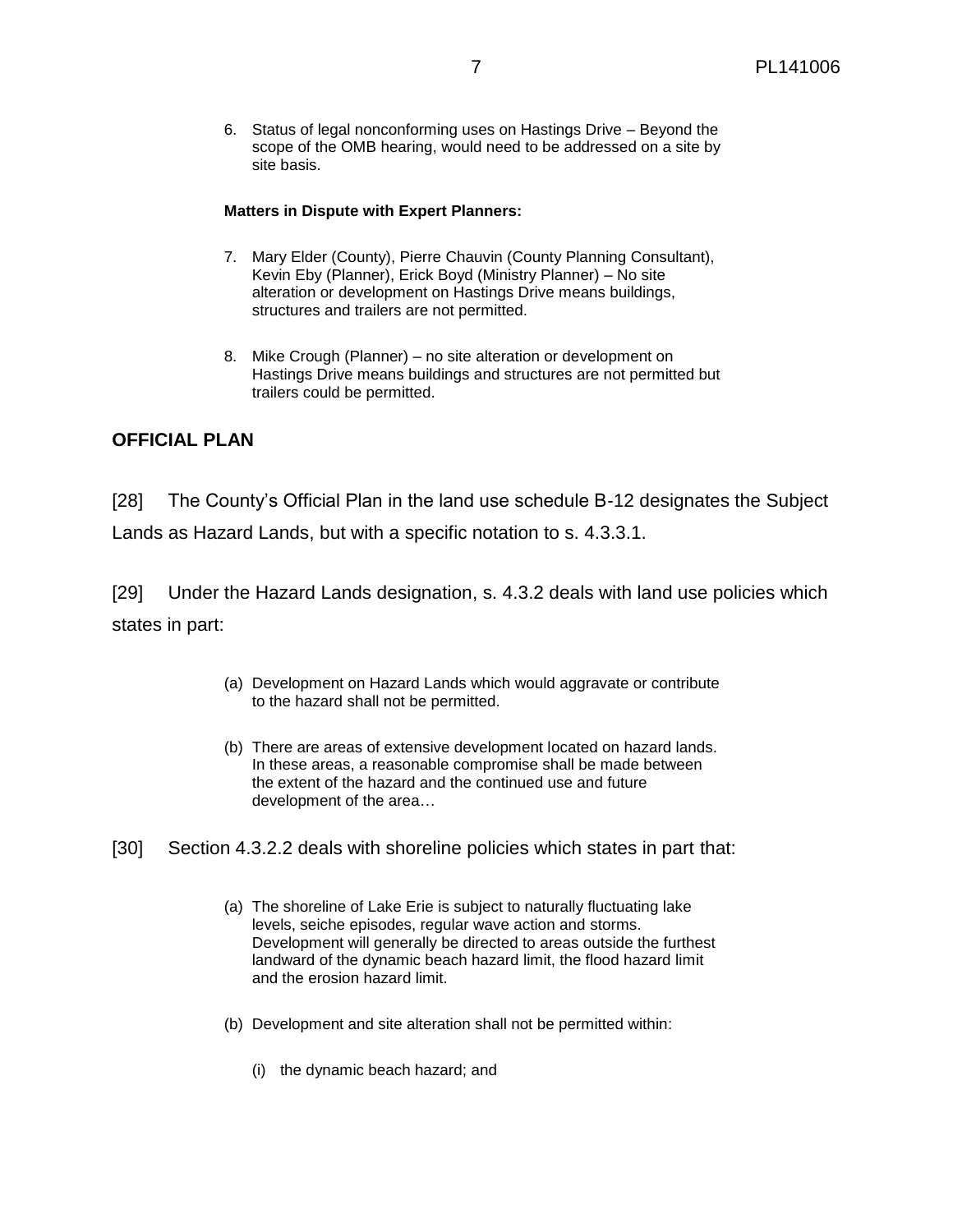(ii) areas that would be rendered inaccessible to people and vehicles during times of flooding hazard, erosion hazard, dynamic beach hazards, and/or other water related hazards, unless it has been demonstrated that the site has safe access appropriate for the nature of the development and the natural hazard.

[31] Finally, there is s. 4.3.3.1—Hastings Drive Site Specific Policy Area. It states that:

> On lands designated Hazard Lands – Site Specific Policy Area 4.3.3.1 on Schedule "B" to this plan, no new development shall be permitted.

## **ZONING BACKGROUND**

[32] As noted above, the County undertook a Comprehensive Zoning By-law Review which led to the adoption of its new CZB. The CZB replaced the four former zoning bylaws with one new County-wide CZB.

[33] The 1985 zoning for Hastings Drive (By-law 1-NO-85) was retained in order to undertake the Hastings Drive Zoning Study (including the Subject Lands).

[34] The Hastings Drive Zoning Study was carried out by MHBC Planning and Mr. Chauvin was the lead planner.

[35] The Hastings Drive Zoning Study is found at Exhibit 17, Tab 21. The study considered a complete range of options from: no development to full development with single detached residences. The study recommended a draft zoning by-law which is partially set out below:

- **14.911** In lieu of the uses *permitted* in the HL *Zone*, only the following uses shall be permitted:
	- a) legally *existing uses* which for the purposes of this Special Provision means an *existing vacation home*, in accordance with Section 3.24, Non-Conforming Uses, of this By-law;
	- b) as an accessory use to an *existing vacation home* listed in subparagraph a) above, overnight parking and storage of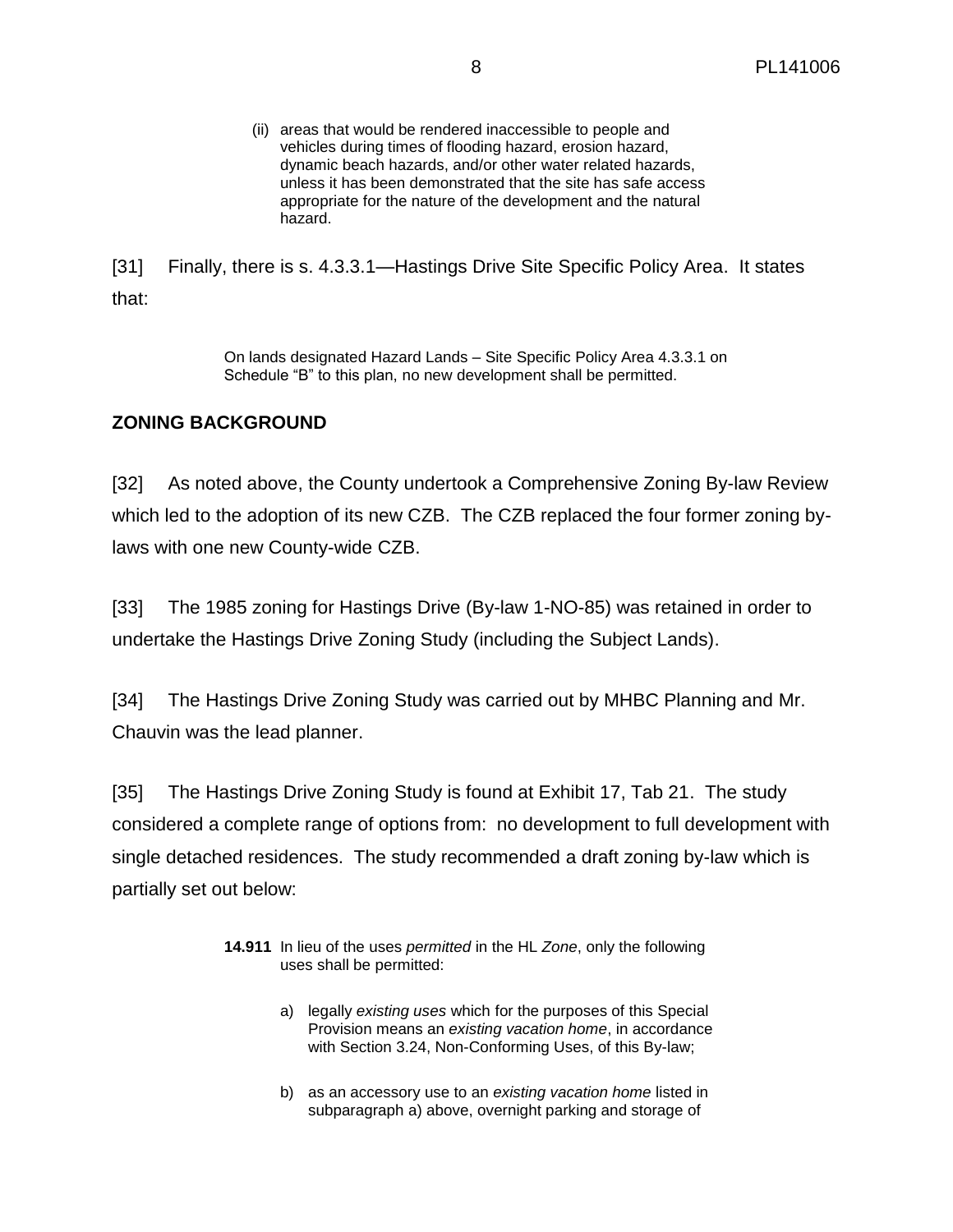*vehicles*, which for the purposes of this Special Provision does not include a farm implement, *mobile home* or *recreational vehicle*, but may include watercraft, boats, and marine craft;

- c) public *park*, provided there are no *buildings* or *structures* located thereon;
- d) day use, which is defined as being personal use and enjoyment of a vacant lot for a day, which may include a private boat launch, and does not include any *buildings* or *structures* located thereon or any site alteration and shall not include any overnight storage or parking. *"Day"* shall be defined for the purposes of this subsection as being from 0500 hours (5:00 a.m.) until 2300 hours (11:00 p.m.) as part of each calendar day.

The following uses shall be prohibited and are listed for the purposes of clarity and to avoid any confusion, and such prohibited uses are in addition to all other uses that are not *permitted* uses listed above:

- i. overnight parking and storage of all types of *vehicles* except as accessory to a legally *existing* use as set out in subparagraph b) above;
- ii. Overnight accommodation in all types of *vehicles*, trailers, and tents;
- iii. *tent* and *trailer* park.

[36] The Hastings Drive Zoning Study (with its recommended draft by-law) was taken to County Council. The minutes of the May 10, 2016 County Council meeting note that staff were directed by County Council to bring back a report outlining options for development on Hastings Drive that included Option 5 (permit recreational vehicles/trailers seasonally) and Option 7 (permit single detached residences).

[37] On May 26, 2016, County Council received legal advice and Option 7 was not pursued.

[38] County Council did pass By-law No. 47-Z-2016 at the July 12, 2016 Council meeting, which repealed By-law No. 1-NO-85 for the Subject Lands and enacted new zoning provisions for the Subject Lands permitting legally existing uses, a public park,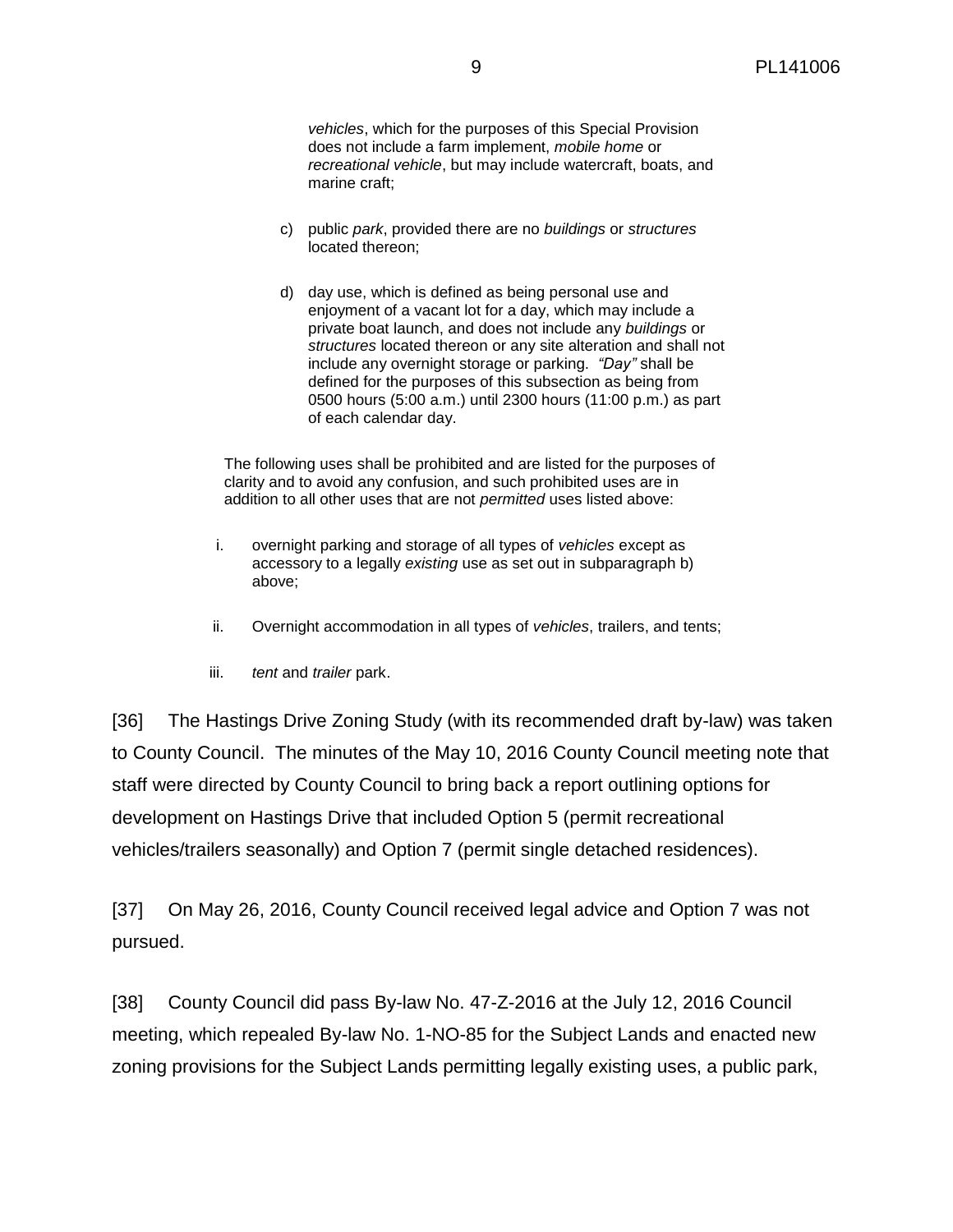and seasonal camping in a travel trailer for personal use only (seasonal being April 1 to October 31) and also permitting a dock, pier, or wharf (Exhibit 4).

[39] With appeals to the Tribunal filed against By-law No. 47-Z-2016, County Council on December 13, 2016 repealed By-law No. 47-Z-2016 by By-law No. 2016-132.

[40] The Tribunal notes that during the agency circulation process concerning the Hastings Drive Zoning Study, comments were received from Emergency Medical Services stating: "as always we continually struggle with access and egress problems to remote areas such as Hastings Drive especially during the winter months". And the Fire and Rescue Services stated: "Fire would not go down road if flooded due to the concern of the road being washed out. Would wait for roads and a front end loader to make sure road is passable and to remove any obstacles".

[41] In the lead up to the hearing, the Draft Order as found at Exhibit 17, Tab 15 was agreed to by Ms. E. Boyce, Ms. S. Boyce, MMA and the County.

## **POLICY REGIME**

[42] Land use planning in the Province of Ontario is a policy-led system established through the provisions of the *Planning Act*, the PPS, and various Provincial plans.

[43] It is a "top-down" system as the Province of Ontario sets out by statute and by provincial policy, the planning direction for Ontario and its municipalities.

## *Planning Act*

[44] Section 1.1—Purposes of the *Planning Act* include:

(b) to provide for a land use planning system led by provincial policy.

[45] Section 2 outlines the matters of provincial interest which include: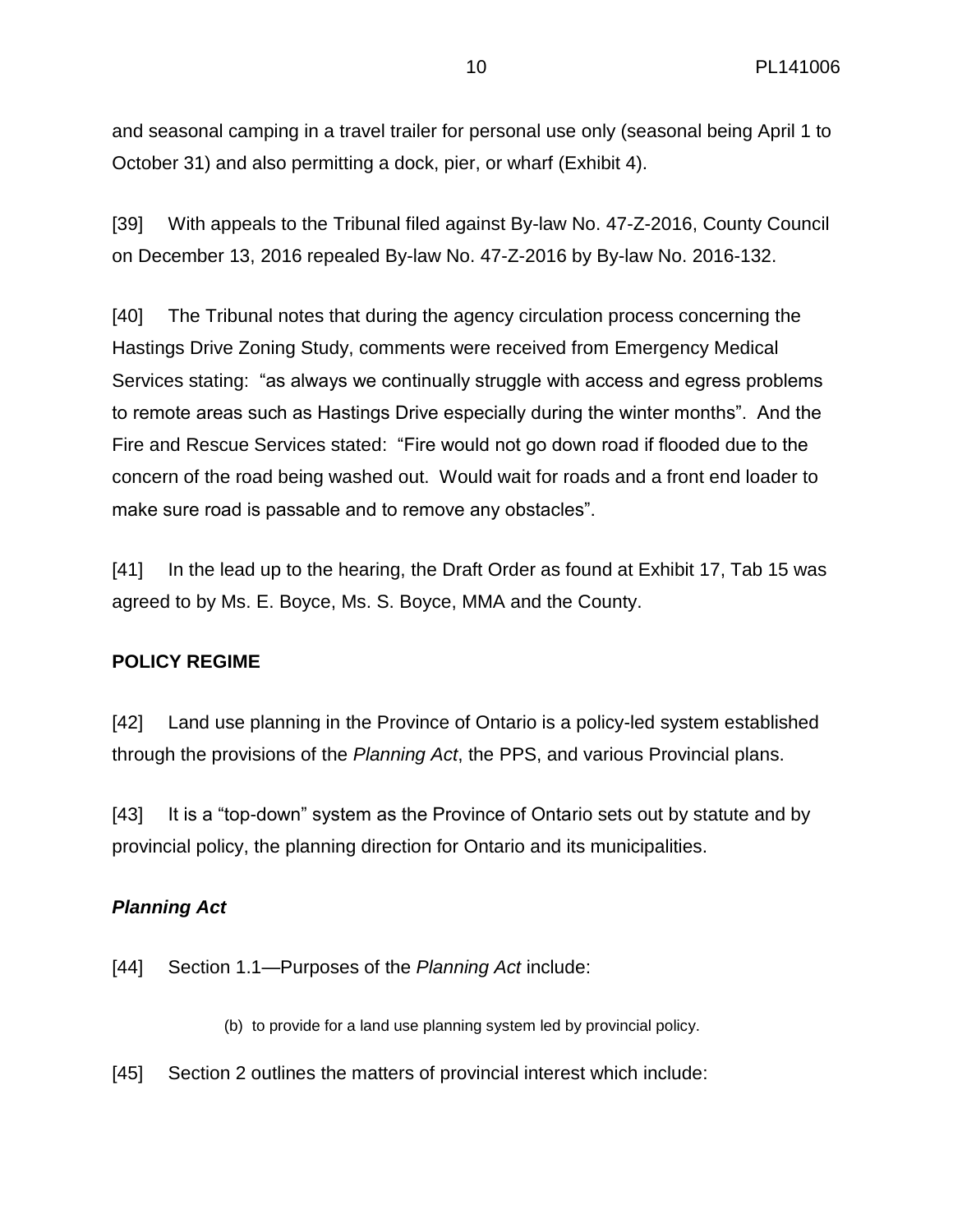- (a) the protection of ecological systems including natural areas, features and functions;
	- …
- (h) the orderly development of safe and healthy communities;

…

- (o) the protection of public health and safety; and
- (p) the appropriate location of growth and development.

[46] Section 3 provides that the Minister may from time to time issue policy statements and s. 3.5 states that:

> a decision of the council of a municipality, a local board, a planning board, a minister of the Crown and a ministry, board, commission, or agency of the government, including the Municipal Board in respect of the exercise of any authority that affects a planning matter, (a) shall be consistent with the policy statements issued under subsection 1…

[47] A municipality's zoning authority comes pursuant to s. 34(1) of the *Planning Act* which states in part:

#### **Zoning By-laws may be passed by the councils of municipalities:**

1. Restricting the use of land;

For prohibiting the use of land, for or except for such purposes as may be set out in the by-law within the municipality…;

3. Marshy lands etc.;

For prohibiting the erection of any class or classes of buildings or structures on land that is subject to flooding or on land with steep slopes or that is rocky, low-lying, marshy, unstable, hazardous, subject to erosion or natural or artificial perils.

3.2 Natural features and areas;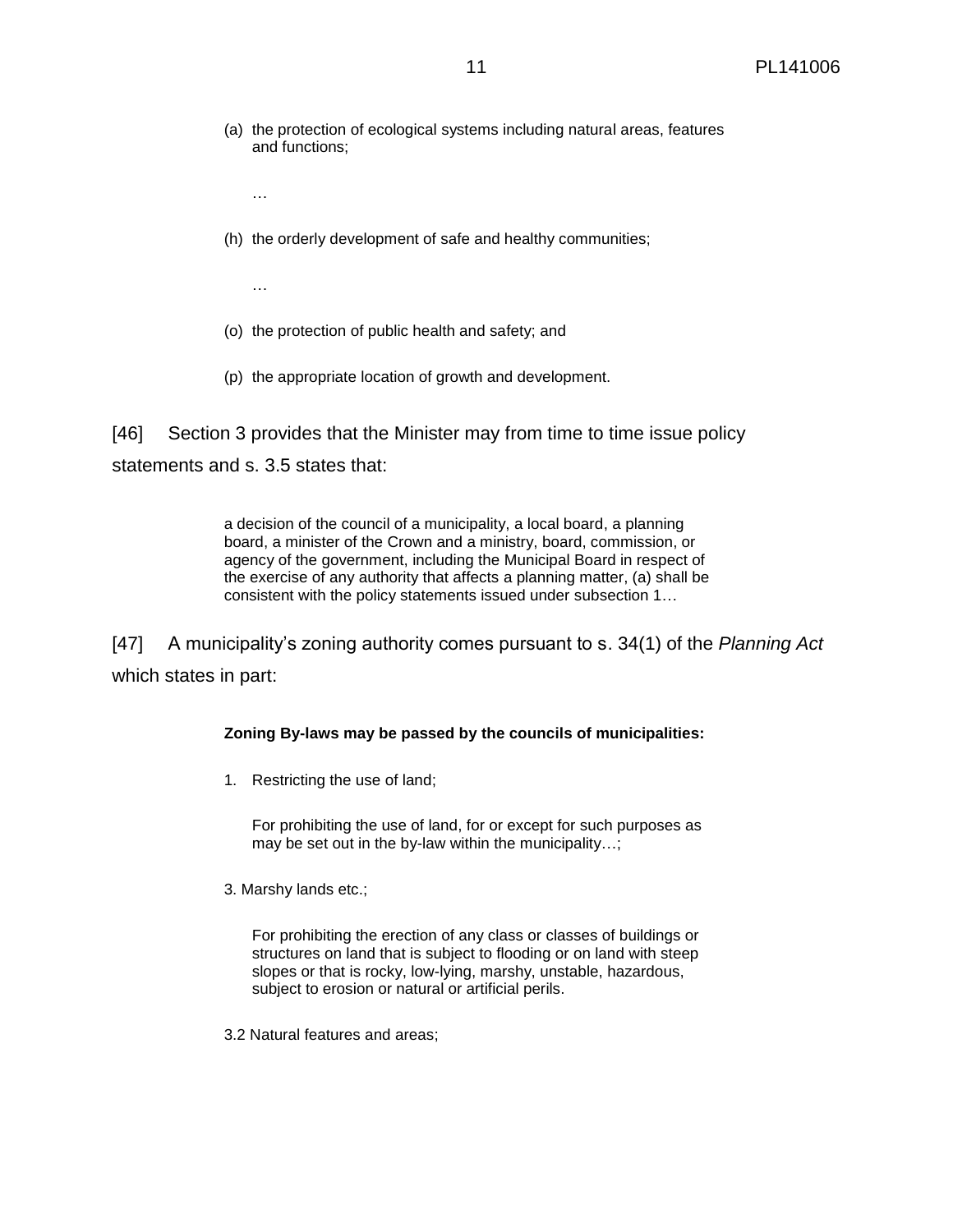For prohibiting any use of land and the erecting, locating or using of all or any class or classes of buildings or structures within any defined area or areas,

- (i) that is a significant wild life habitat, wetland, woodland, ravine, valley or area of natural or scientific interest;
- (ii) that is a significant corridor or shoreline of a lake, river or stream;
- (iii) that is a significant natural corridor, feature or area.
- [48] Subsection 34(4) provides this definition for purposes of interpretation:

A trailer is defined in subsection 164(4) of the *Municipal Act* 2001 or subsection 3(1) of the *City of Toronto Act*, 2006, as the case may be, and a mobile home as defined in section 46(1) of this Act are deemed to be buildings or structures for the purpose of this section.

[49] In s. 46(1):

mobile home means any dwelling that is designed to be made mobile, and constructed or manufactured to provide a permanent residence for one or more persons, but does not include a travel trailer or tent trailer or trailer otherwise designed.

[50] Section 164(4) of the *Municipal Act* 2001 defines trailer as:

Trailer means any vehicle constructed to be attached and propelled by a motor vehicle and that is capable of being used by persons for living, sleeping or eating, even if the vehicle is jacked-up or its running gear is removed.

#### **PROVINCIAL POLICY STATEMENT (PPS)**

[51] The PPS (2014) came into effect on April 30, 2014. Its Preamble states that the PPS provides policy direction on matters of provincial interest relating to land use planning and development as a key part of Ontario's policy-led planning system. The PPS sets the policy foundation for regulating the development and use of land.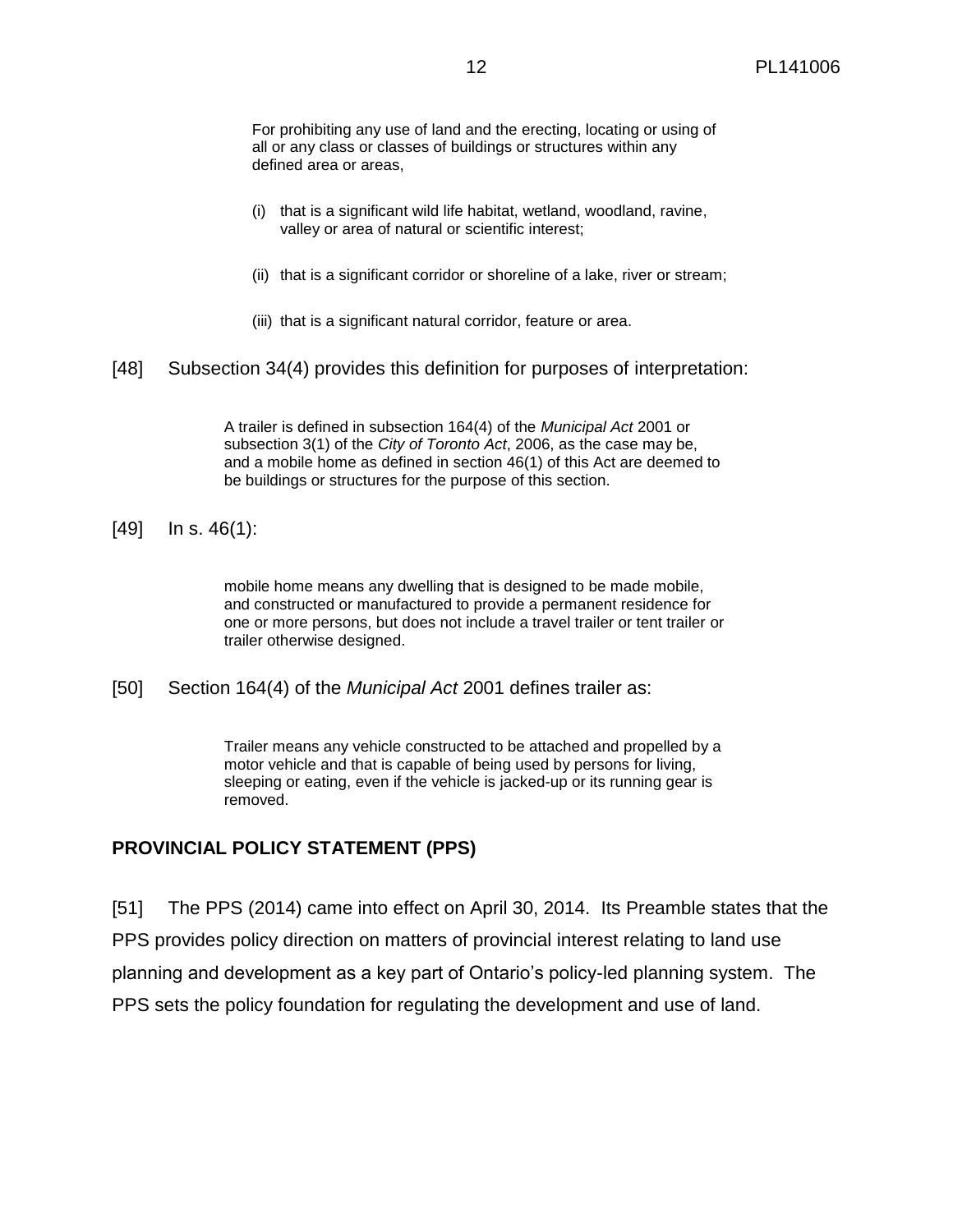[52] It further states that the PPS provides for appropriate development while protecting resources of provincial interests, public health and safety, and the quality of the natural and built environment.

[53] Moving to the Vision for Ontario's land use planning system, Part 4 of the PPS provides this:

> The Province must ensure that its resources are managed in a sustainable way to conserve bio-diversity, protect essential ecological processes and public health and safety, provide for the production of food and fiber, minimize environmental and social impacts, and meet its long term needs.

> It is equally important to protect the overall health and safety of the population. The Provincial Policy Statement directs development away from areas of natural and human made hazards. This preventive approach supports provincial and municipal financial well-being over the long term, protects public health and safety, and minimizes costs, risk and social disruption.

> Taking action to conserve land and resources avoids the need for costly remedial measures to correct problems and support economic and environmental principles.

[54] Section 3.0 of the PPS is entitled Protecting Public Health and Safety and it states in part that development shall be directed away from areas of natural or human made hazards where there is an unacceptable risk to public health or safety or of property damage and not create new or aggravate existing hazards. More specifically s. 3.1.2 states:

Development and site alteration shall not be permitted within:

- (a) the dynamic beach hazard;
- (b) areas that would be rendered inaccessible to people and vehicles during times of flooding hazards, erosion hazards, and/or dynamic beach hazards, unless it has been demonstrated that the site has safe access appropriate for the nature of the development and the natural hazard.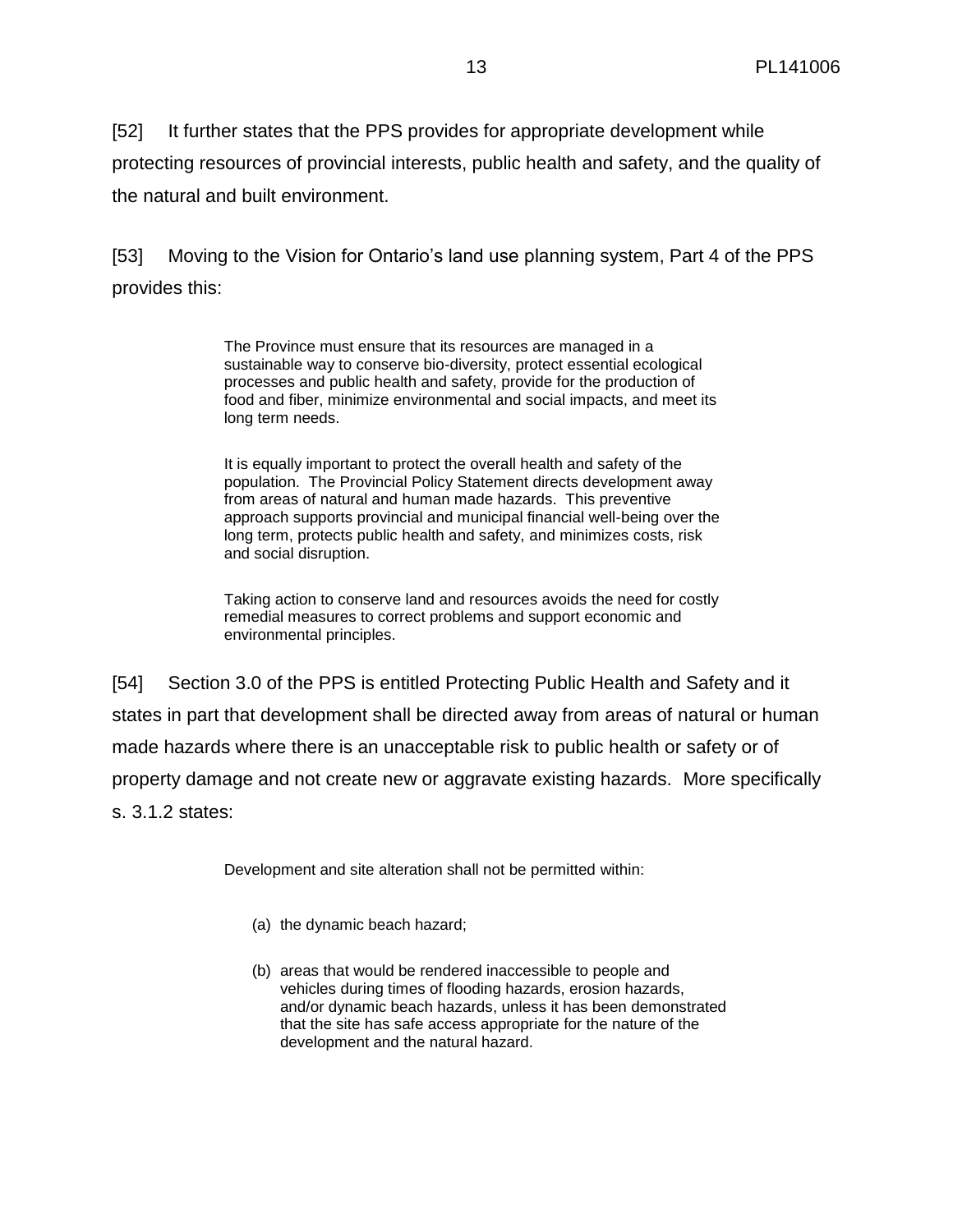[55] Section 4.7 states that the official plan is the most important vehicle for the implementation of the PPS.

[56] Finally with regard to the PPS there are two definitions important for this decision: Development and Site Alteration.

> **Development** is defined in the PPS as: means the creation of a new lot, a change in land use, or the construction of buildings or structures requiring approval under the *Planning Act* …

**Site Alteration** is defined as: means activities such as grading, excavation and placement of fill that would change the land form and natural vegetative characteristics of a site.

# **SHORELINE MANAGEMENT PLAN**

[57] In April 1986, a Provincial Shoreline Management Review Committee was appointed to study the long term management of the Great Lakes Shoreline and its report was submitted to the then Ministers of Municipal Affairs and Natural Resources. In response, the provincial government designated conservation authorities as the agents responsible for implementing the provincial shoreline policies and overseeing the preparation of shoreline management plans. These plans were to be developed in accordance with provincial guidelines which identified the two major goals as firstly to minimize the injury to life and property damage from flooding, erosion and associated hazards along the shore land and secondly to ensure that shoreline development adequately addresses flooding and erosion hazards through accommodation of public and private management and development alternatives.

[58] In December 1989, the Long Point Region Conservation Authority's Shoreline Management Plan ("SMP") was published (see extracts at Exhibit 17 Tab 8).

[59] It covered the entire Lake Erie shoreline that the conservation authority had under its jurisdiction. That included a number of Townships and a study area of over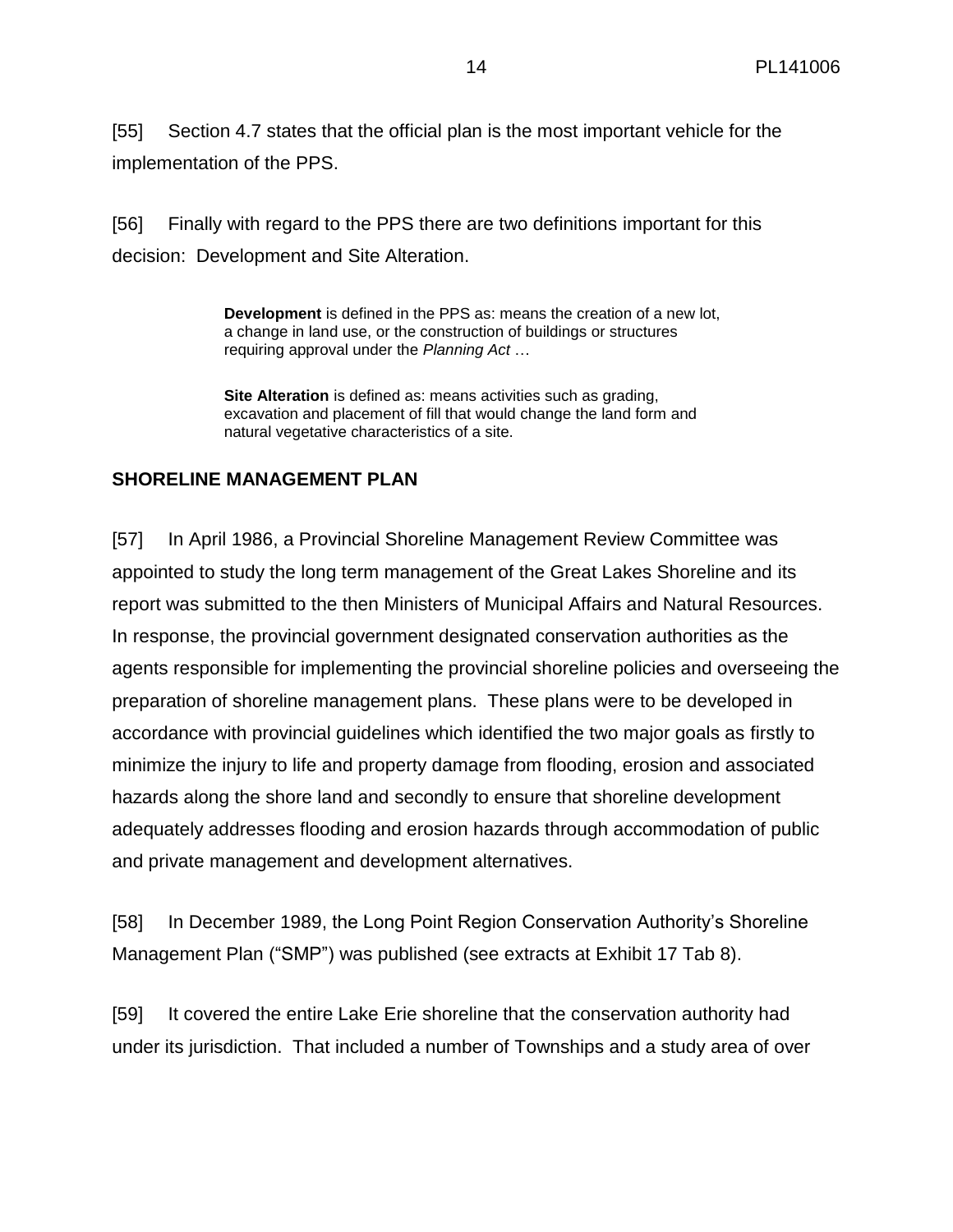170 kilometers long. Within the various detailed study zones, more specific sectors were identified as "reaches".

[60] The SMP identified Long Point Village as a detailed study zone and Hastings Drive as a reach, and said this about Hastings Drive:

> Reach 1, Hastings Drive, is the area which has suffered the most intensive damage in recent years. This was particularly evident in the December 2, 1985 storm. The spit in this reach is extremely narrow, many of the cottages are reported to be located on the road right-of-way because the actual properties are partly or completely submerged. The access road and the existing properties are protected from wave attack by various types of structures. The roadway is primarily protected by concrete rubble whereas most cottages are protected by some forms of concrete wall. In many cases these walls are high enough to obstruct the view of Lake Erie. At present approximately 26 cottages are located within this reach.

The top elevation of the road varies, but in all locations it is well below the design uprush level. Much of it is also below the design flood level. It is therefore not a safe access and egress route.

Based on our overall understanding of the recent evolutionary process of Long Point, the part of the formation within this reach is gradually translating in the northerly direction under the influence of the coastal environment. Being at the most westerly end of the clockwise "rotation" of Long Point, the impact of these changes on the existing development is the most notable within this reach.

[61] The SMP developed some "Preferred Concepts" and with regard to Hastings Drive it stated:

> The specific aspects of the preferred SMP concept applicable to the Hastings Drive reach were developed on the severity of the damage to which those areas are subject, and the imminent danger that exists. An important aspect in developing the preferred concept for the Hastings Drive reach is the difficulty (or better described as the impossibility) of maintaining reasonable access and egress to this area. The specific aspects of the preferred concepts of the SMP for Hastings Drive reach of DSZ 1 include:

- That the municipality adapts a "No Re-build" policy for existing development;
- That public ownership of shoreline properties be encouraged and that the municipality and conservation authority approach senior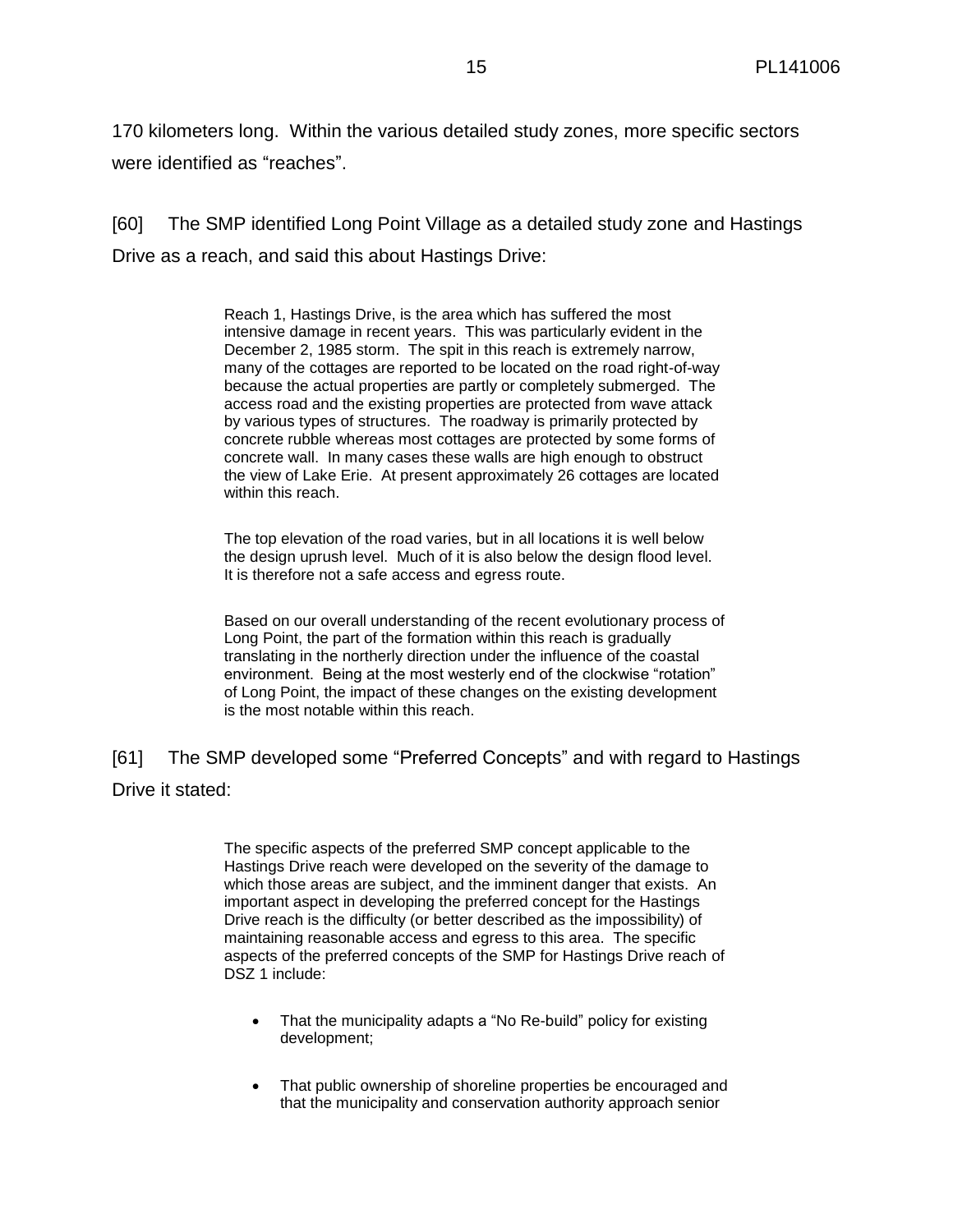levels of government and other organizations including private organizations for financial assistance. The conservation authority should take a lead role in this effort.

- That when properties are transferred to public ownership, the remains of the shore protection structures and cottages be removed. This process is to be completed under the guidance of a professional engineer to ensure acceptable local impact where other private developments still exist.
- The removal of the shore protection structures and cottages is intended to minimize the potential for littering of downdrift shores and to minimize reflection and therefore nearshore scouring. The latter step will likely result in greater beach build up.
- That no reinforcement of existing shoreline protection structures be allowed because these structures worsen the erosion problems and because they cannot be relied upon to provide effective protection during severe storms. Existing dwellings located on private lands be allowed to be raised above the design wave crest level where an owner wishes to continue personal use with a reduced potential for wave damage. Such modifications must only be allowed only with support piles designed by a professional engineer.

## **ZONING FOR HASTINGS DRIVE**

[62] Exhibit 10 is a Chronology of Planning Documents from Ms. Elder. Her chronology provides that in 1974 that the Township of South Walsingham approved Zoning By-law No. 74-2014 wherein Hastings Drive was zoned Seasonal Residential Zone, but no Minister of Housing approval was obtained.

[63] With the creation of the Regional Municipality of Haldimand-Norfolk, the Province of Ontario issued a Minister's Zoning Order dated September 6, 1977, for the Township of Norfolk, (formerly the Township of South Walsingham) including the Subject Lands. No new single family cottages were permitted.

[64] In 1978, the Regional Municipality of Haldimand-Norfolk passed By-law No. 10000-26-N which was a zoning by-law to amend the former By-law No. 74-2014, in anticipation of the Province removing its Minister's Zoning Order. The effect of this By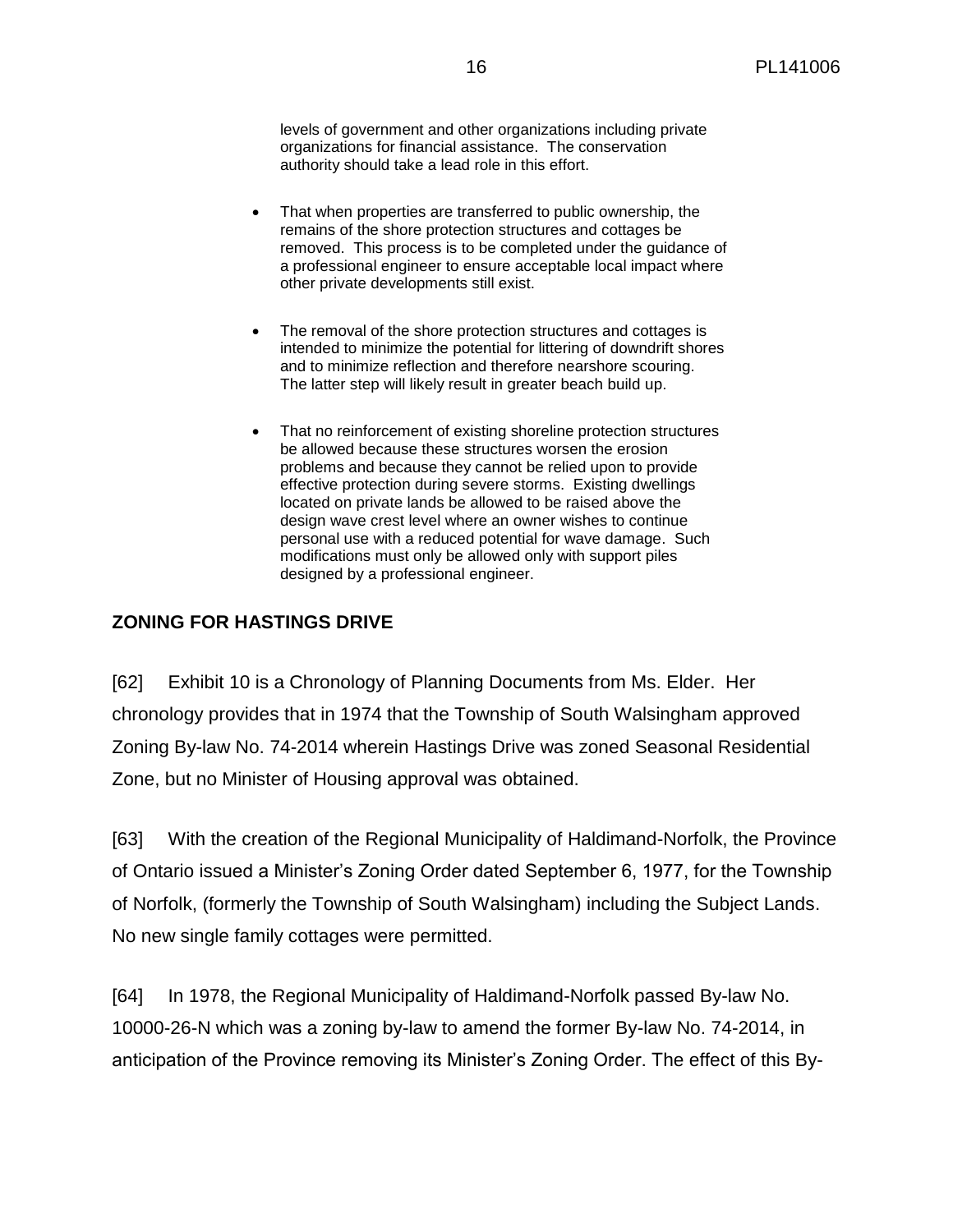law was *inter alia* change the zoning for Hastings Drive from "Seasonal Residential Zone (RS)" to "Environmental Protection Zone (EP)".

[65] The explanatory note that accompanied By-law No. 10000-26-N stated that the By-law would restrict replacement of cottages in hazardous areas, and rezone Hastings Drive from seasonal residential zone to environmental protection zone.

[66] In 1985, the Township of Norfolk's Comprehensive Zoning By-law No. 1-NO-85 zoned the Subject Lands as Hazard Lands ("HL") in section 30:

> In an HL Zone no land shall be used and no building or structure shall be used, altered or erected except in accordance with the following provisions:

#### **30.1 Permitted Uses**

- (a) park provided there are no buildings located thereon except buildings used for sanitary facilities, change houses for bathers, and accessory maintenance and storage buildings;
- (b) open pavilion.

[67] In July 2014, the (new) Norfolk County passed Zoning By-law No. 1-Z-2014 its new CZB which *inter alia* repealed all of By-law No. 1-NO-85 and all amendments save and except for Hastings Drive and the Subject Lands. The By-law states in part:

#### **Repeal of By-law 1-NO-85 and All Amendments**

By-law 1-NO-85 (the Township of Norfolk Zoning By-law) and all amendments thereto, passed pursuant to the Ontario *Planning Act* as amended, and which were approved by the Ontario Municipal Board, the Region of Haldimand-Norfolk or the Township of Norfolk, are hereby repealed except in so far as it affects the area known as Hastings Drive (South Walsingham, Plan 206, Lots 66 and 67 and South Walsingham, Plan 251, Lots 1 to 148.). The Hazard Land Zone (HL) as set out in 1- NO-85 remains in effect.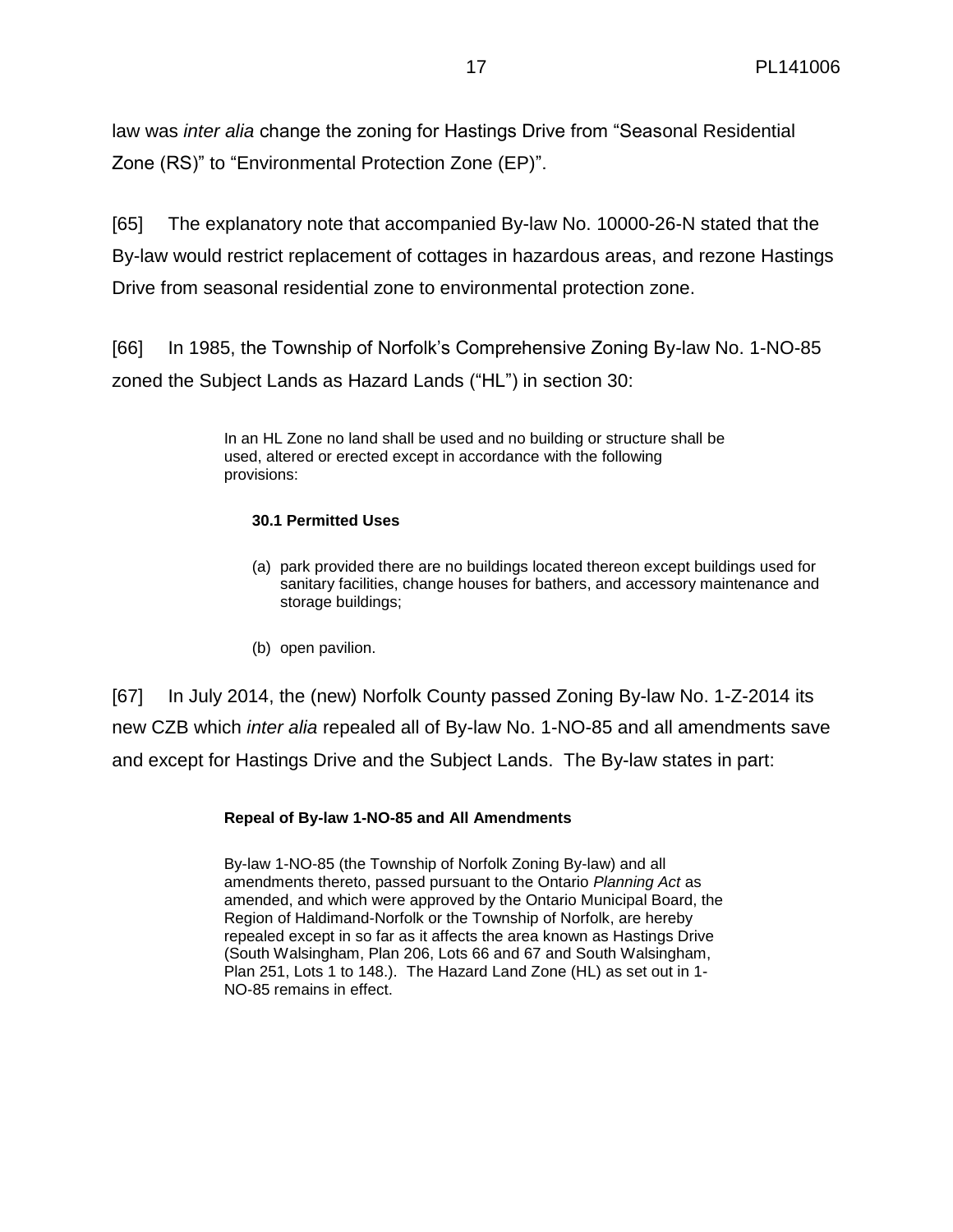# **NEIGHBOURHOOD EVIDENCE**

[68] In addition to the expert land use planning evidence, the Tribunal heard from a number of property owners on the Subject Lands: Ms. E. Boyce, Christopher Bradley, Mr. S. Corke, and Ms. Jerome.

[69] Further on January 9, 2018, the Tribunal heard from seven participants, Brenda Baker, Debra Tulpin, Larry van Severn, Debra Mawhiney, Randy Mawhiney, Peter Scrubby, and Gary Mussel, all owners of lots located within the Subject Lands.

[70] Ms. E. Boyce is one of the Appellants to this matter and she supports the proposed Draft Order. She is the owner of 87 Hastings Drive which she purchased in 2003 and has a cottage on that site. Her sister, Ms. S. Boyce purchased her cottage at 107 and 109 Hastings Drive in 1999. In support of her evidence Ms. S. Boyce produced a photo brief being Exhibit 13.

[71] Ms. E. Boyce gave evidence on behalf of herself and her sister Ms. S. Boyce and she described the weather related events along the shore line, and referred the Tribunal to the photographs in Exhibit 13 which include *inter alia* the photo at Exhibit 13, Tab 2 depicting the beach erosion, the depth of the erosion, with her sister's cottage at the rear. A number of photographs show trailers on various lots along Hastings Drive with weather related events depicting the advancement of Lake Erie resulting in some trailers that had to be moved back from the lakeshore. Additionally there were photographs of Hastings Drive being flooded, recent construction (Mr. Waite's dock and change house) along Hastings Drive and photos of the placement of large trailers on the lots and the installation of new hydro poles.

[72] The Tribunal heard from Mr. Bradley in support of the proposed Draft Order. He has the cottage at the very westerly end of Hastings Drive on the *cul-de-sac*. He acquired his cottage in or about 2011. He testified to the Tribunal with regard to a wide range of weather events as demonstrated in his photographs and videos found in Exhibit 14 which include a video of a pickup truck slowly driving along Hastings Drive in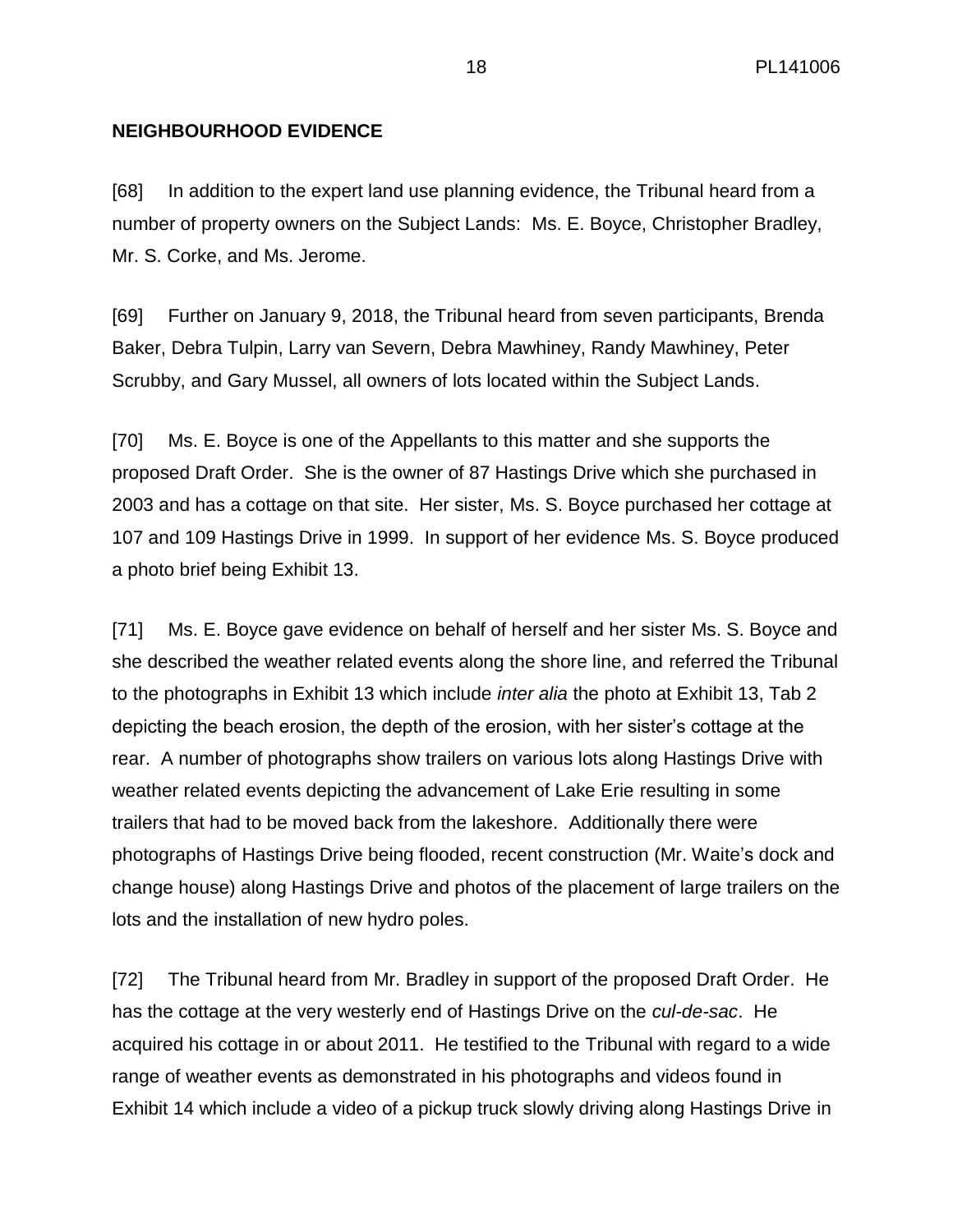flood conditions. The still photographs in Exhibit 14 include photographs *circa* the 1954 post Hurricane Hazel damage. Exhibit 14, Tab 35 is a photo of the result of a storm where the steps up to his cottage were demolished by a fall storm. Tab 43 contains an article from the Weather Network dated as of November 12, 2015 where Mr. Bradley's cottage is noted as "barely hanging on; waves are getting bigger, winds gusting to near hurricane strength". Tab 50 showing the post-storm damage in 2015 with the bank erosion being approximately 6 to 8 feet high and a number of photographs showing new large trailers being located on various lots and new construction with hydro poles. After showing the storm video affecting his property to the hearing, he candidly told the Tribunal that if he had known in 2011 what he knew now, he would not have purchased the property. He indicated that he has come to regret the purchase and that he fears that the cottage may not be there in the spring of 2018.

[73] The Tribunal heard from Mr. S. Corke in opposition to the proposed Draft Order. Mr. Corke referenced Exhibit 24, where at Tab 22A is a building permit dated June 24, 1959 issued to Howard and Edward Corke for the construction of a cottage on Lot 58. Exhibit 24, Tab 21C at page 111 shows another photograph of the cottage off its foundations and partially flooded in December 1985. The notation indicates that the cottage was later burned down and has not been replaced. What has been constructed on the lot is an elevated dock on pilings with a boat lift, an elevated patio with barbeque (BBQ), and a change house (Exhibit 24, page 118.)

[74] Mr. Corke testified that he always felt safe on his property, so safety is not an issue for him. He said that he supported initially the "re-build" option and would now support a reasonable use including campers and trailers.

[75] The Tribunal heard from Ms. Jerome also in opposition to the proposed Draft Order. She has Lots 54 and 55 which she purchased in 2004, but her family has used the property since 1944.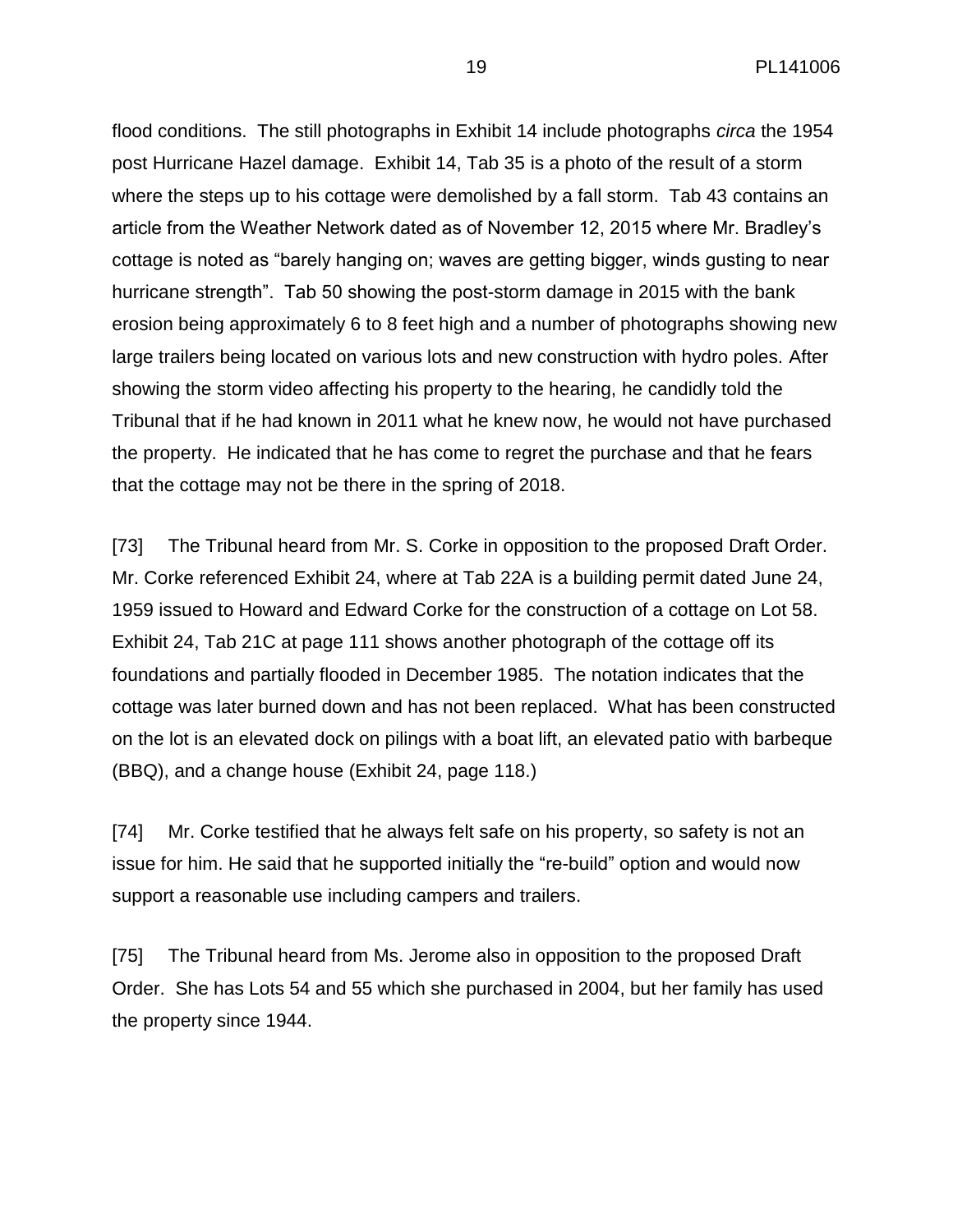[76] Her witness statement at Exhibit 27 notes in or about 1972 or 1973, the cottage (along with many other cottages along Long Point Road) was moved by the owners back on the property and away from the shore. Further her witness statement notes that the December 1985 storm demolished their garage, their pump house, the mud room, and knocked the cottage off its foundations. Exhibit 24, Tab 20 at page 105, shows a picture of the cottage after the 1985 storm where about one half of the cottage appears to have been pushed off its footings by the storm. She advised that her cottage as well as the Corke's was subsequently burned. At the present time Ms. Jerome has a large trailer parked on her lot. Ms. Jerome's request is that the Tribunal implement the zoning by-law passed by the County Council in 2016 (Exhibit 4).

[77] With regard to the participants, Ms. Baker's family owns the property at 121 Hastings Drive which they have been using since the 1990's for boat launching, family days and camping. She relied on s. 41 of the *Planning Act*, (Site Plan Control section) where the definition of development means that the site is for the location of three or more trailers. She stated in her participant statement at Exhibit 35 that:

> I'm sure we all look at things in terms of what others are allowed to do ... It always seemed ironic to me that the MNR will let me park an ice hut on Long Point Bay, a mere kilometer away from my private lot for months every winter and I can sleep, eat, drive, park my vehicles overnight and do whatever what the Queen does herself does out there without a care … So to be clear the MNR supports ice huts on hazardous ice and gets paid to do so through fees, but apparently do not support camping on our privately owned Hastings properties in the summer time?

[78] Ms. Tulpin appeared representing the Estate of Mary Mae Betty Keen with regard to 111 and 113 Hastings Drive. Her father purchased the lot on Hastings Drive to build a cottage. Her participant statement at Exhibit 37 states that from 1961 to 1971 they had about 200 feet of beach in front of the cottage. There was so much sand that a second road was proposed south of Hastings Drive. In or about 1972 to 1973, some cottage owners moved their cottages further to the north to be further from the water's edge. She would like to be able to use the land in accordance with the zoning by-law passed by the Council in July 2016 which would allow trailers and camping use (Exhibit 4).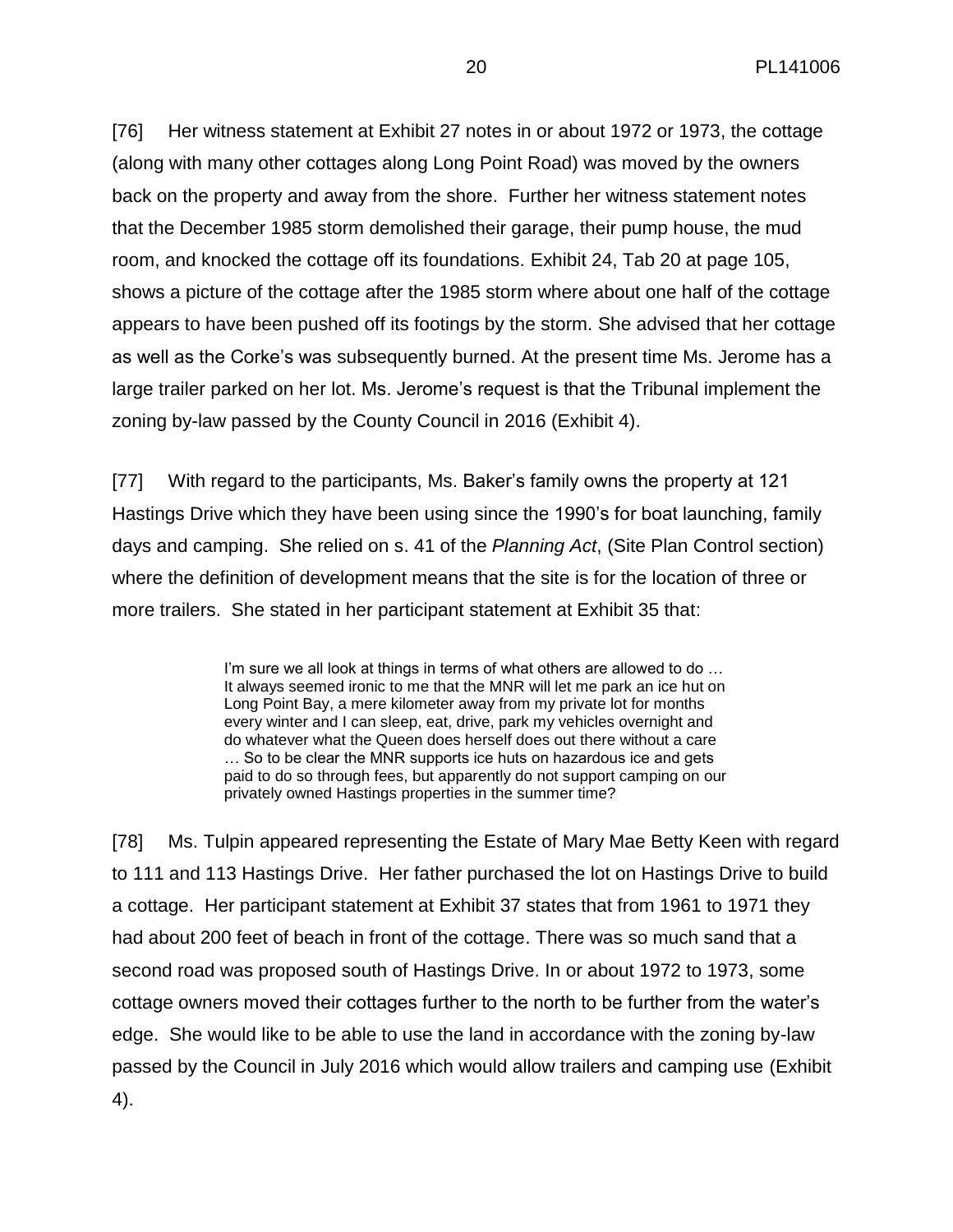[79] Mr. van Severn owns the lots at the very end of Hastings Drive. He stated in his participant statement, Exhibit 38, that: "It's a sad day when my grandchildren ask why they cannot go camping on property that I own. I have no answer for them." His statement indicates that … "Along comes SAR (Species at Risk) ANSI (Areas of Natural and Scientific Interest) PSW (Provincially Significant Wetlands) so that special interest groups could pave the way for a sneaky form of expropriation without compensation of private property." With regard to the issue of safety, he states: "The nanny state is concerned for us during a storm—well I'm sorry but I'd rather be on Hastings Drive during a storm than on Highway 401 on a sunny day."

[80] Ms. Mawhiney testified that between her and her husband, they have six lots on Hastings Drive. There used to be four cottages on the lots prior to 1985. The big storm of 1985 damaged all the cottages and the Township demanded the removal of the cottages. They currently use the lots with their trailers. Under cross-examination, she advised that they have improved the lots, they have a lawn area that is grassed and have leveled and seeded the property and installed a hydro post.

[81] Mr. Mawhiney testified that his family owns eight adjacent lots on Hastings Drive, that over the years he has applied for and received permits from Conservation Authority to refill and remove hazards, to replace the shoreline protection from MNRF, to install a cement ramp from MNRF, to install the dock, to install a hydro pole and to remove sand from his ramp, to build a change house, to replace the dock posts, add topsoil and install a berm, and replace and add rubble for a shoreline protection. He testified that he has had a trailer on the site every summer since purchasing the property in 2009 and in 2016 he received a permit from the Conservation Authority to build a 108 square foot change house. His participant statement indicates that parking a vehicle on a lot during the day has little or no impact on the environment so leaving it there overnight makes no difference. He stated that there is no section in the PPS which indicates that vehicles or trailers are not allowed to park on hazard land. He further states that overnight storage of a boat trailer or recreational vehicle (RV) or any type of trailer which is just a vehicle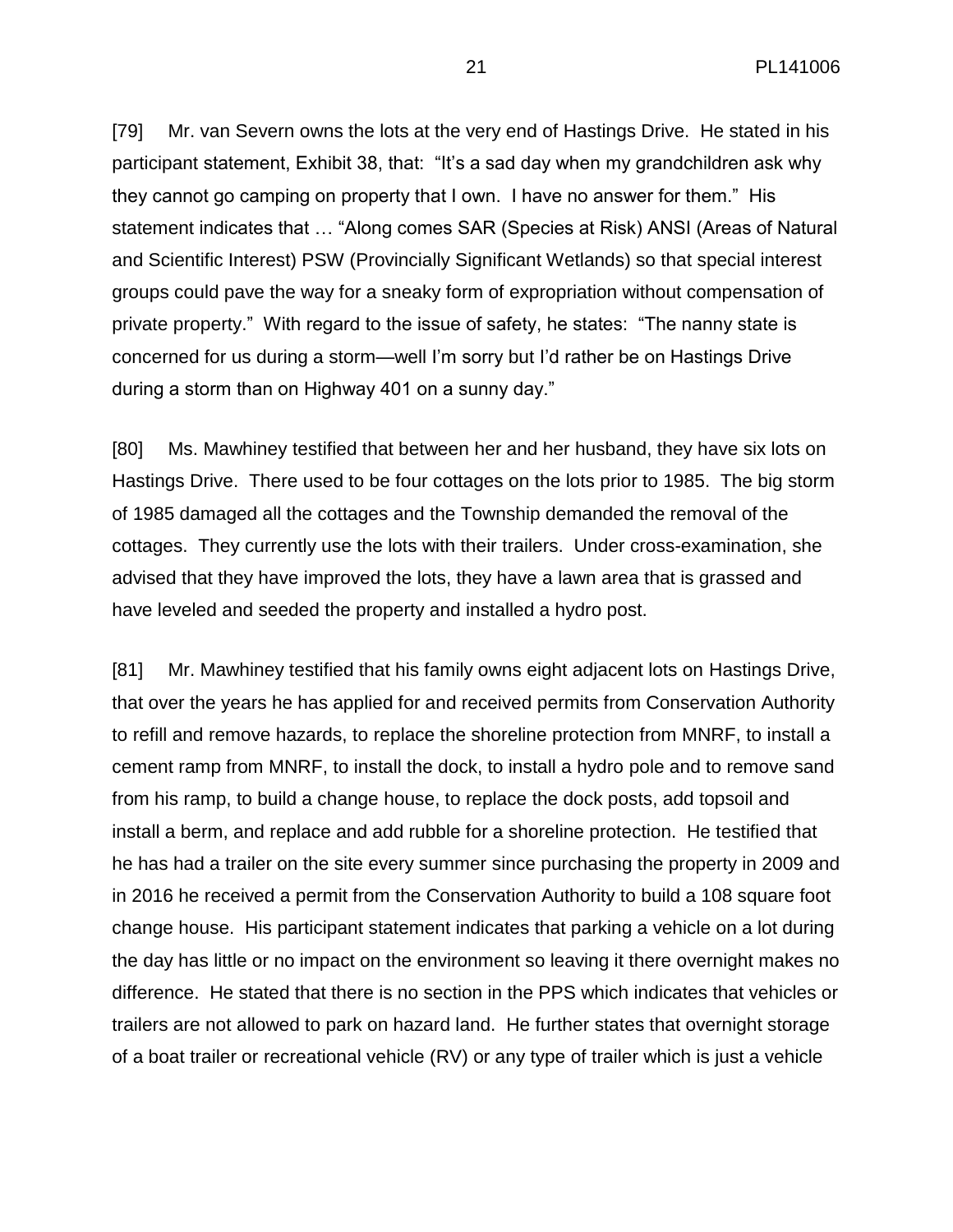is not hazardous to the environment or the surrounding properties and a trailer is simply a vehicle.

[82] Under cross-examination, he confirmed that with regard to Lot 8 on Registered Plan 251 (which he produced) that about 55% of the lot has now been submerged by Lake Erie since 1954.

[83] Mr. Scrubby testified that he's owned a lot since 1967, originally with a cottage. It washed away in 1985. He's had a trailer for the past 3½ years. It's been parked there overnight and it has not moved or shifted at all he testified. He stated that there's nothing in the PPS which prevents you from having vehicles on your property. In his view, the best outcome would be that he would be able to be given the opportunity to rebuild with full development rights.

[84] Mr. Mussel bought his lot in 2011 and put a motorhome on it in 2012. His participant statement, Exhibit 44, states that:

> So if my motorhome is a problem, change the zoning on Hastings Drive back to the same as the rest of Long Point which it was before 1985 and let us build a cottage to today's standards.

## **ISSUES**

[85] In the Procedural Order issued by the Tribunal November 22, 2017, there are four issues set out.

[86] Ms. E. and Ms. S. Boyce, Norfolk County, and the Ministry of Municipal Affairs raised two issues:

1. Are the issues and limitations in paragraph 4 of the Draft Order consistent with the PPS as required by s. 3(5)(a) of the *Planning Act* and in particular with the following policies that prohibit development and site alteration, or direct development away from natural heritage and hazard features: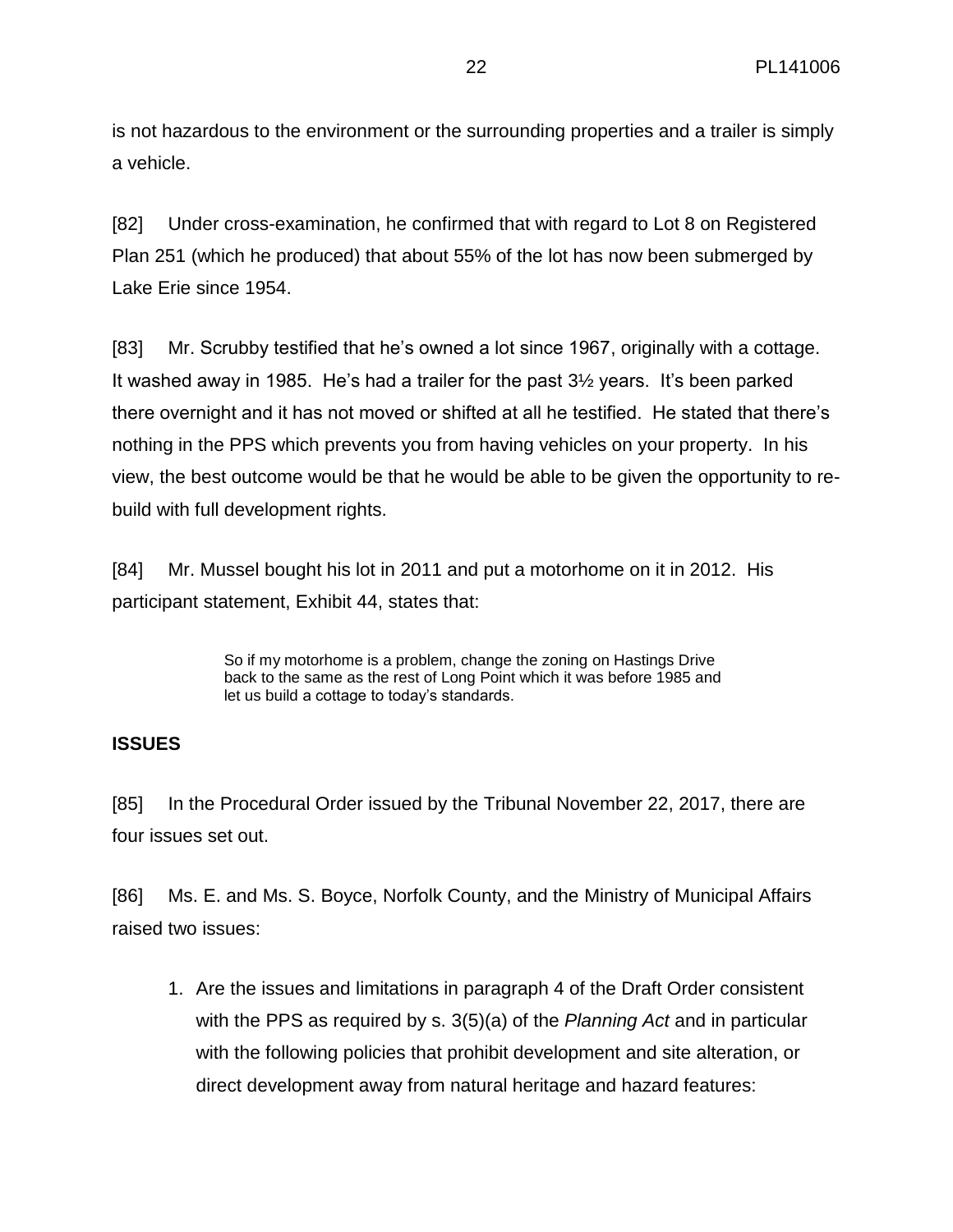- (a) Areas of Natural and Scientific Interest (Policy 2.1.5(e);
- (b) Habitat of endangered species and threatened species (Policy 2.1.7);
- (c) Provincially significant wetlands (Policy 2.1.4(a));
- (d) Provincially significant coastal wetlands (Policy 2.4.1(b));
- (e) The dynamic beach hazard (Policy 3.1.2(a));
- (f) Areas of flooding hazards, erosion hazards, and/or dynamic beach hazards (Policy 3.1.2);
- (g) Adjacent lands to natural heritage features (Policy 2.1.8); and
- (h) Hazardous lands adjacent to the shorelines of the Great Lakes-St. Lawrence River System which are impacted by flooding hazards, erosion hazards, and/or dynamic beach hazards (Policy 3.1.1(a))?
- 2. Do the uses and limitations in paragraph 4 of the Draft Order conform with Norfolk County Official Plan 4.3.3.1 (prohibiting new development on Hastings Drive) as required by s. 24(1) of the *Planning Act*?
- [87] Issue 3 is from Mary Weber:

Does the definition of "site alteration" and "development" in the PPS permit more uses than are listed in paragraph 4 of the Draft Order? Should paragraph 4 be amended to include existing vacation home, public park, seasonal camping in a travel trailer and dock, pier, or wharf?

[88] Issue 4 is from Ms. Jerome, et al: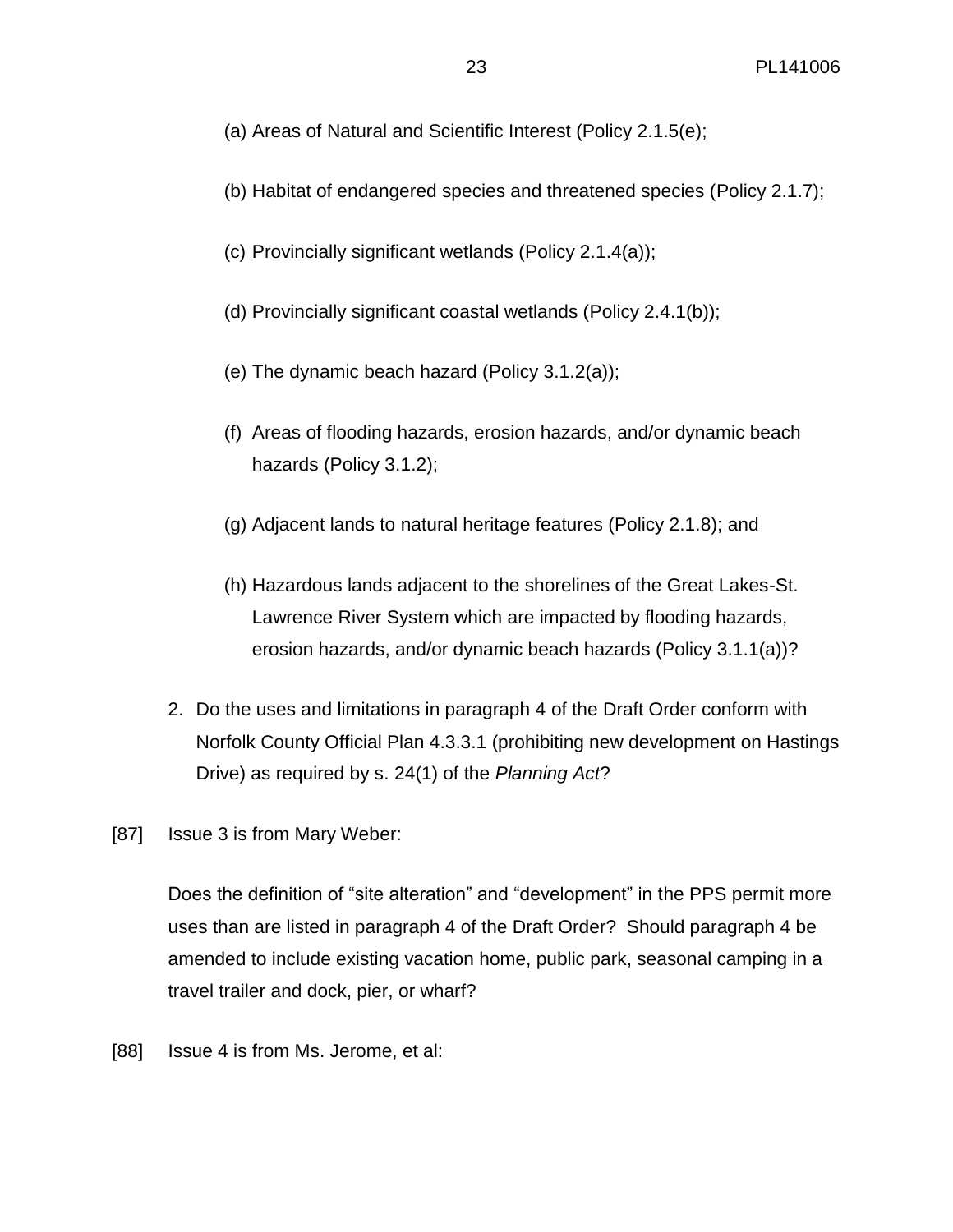Should the uses in paragraph 4 of the Draft Order be amended to include recreational vehicles, overnight storage or overnight parking of tents, trailers and vehicles, decks, change houses and docks, all for personal use only?

## **PROPOSED DRAFT ORDER**

[89] As noted above, the Draft Order is found at Exhibit 17, Tab 15. For the purposes of this portion of the Decision, the Tribunal will recite paragraph 4 from the Draft Order:

Section 14.0 Special Provisions is modified by adding the following:

14.911<sup>1</sup> In lieu of the uses *permitted* in the HL zone, only the following uses shall be permitted:

- a) public park as defined for the purpose of this special provision as lands owned and/or operated by the County of Norfolk, Long Point Region Conservation Authority or other government agency provided there are no *buildings* or *structures* located thereon;
- b) day use, which is defined as being personal use and enjoyment of a vacant lot for a day which may include launching boats.

The following uses shall be prohibited and are listed for the purposes of clarity and to avoid any confusion, and such prohibited uses are in addition to all other uses that are not *permitted* uses listed above:

- a) *tent and trailer park*;
- b) *recreational vehicles*;
- c) overnight storage or overnight parking of trailers, tents and *vehicles*;
- d) *buildings* or *structures* of any type including *decks*, change houses and sanitary facilities; and
- e) *dock, pier or wharf 2* .

Site alteration and new development shall not be *permitted*.

 $\overline{a}$ 

 $1$ NTD: Administrative – Confirm this special Provision number is available to be used.

 $2$  Subject to approval of definition in subsequent County by-law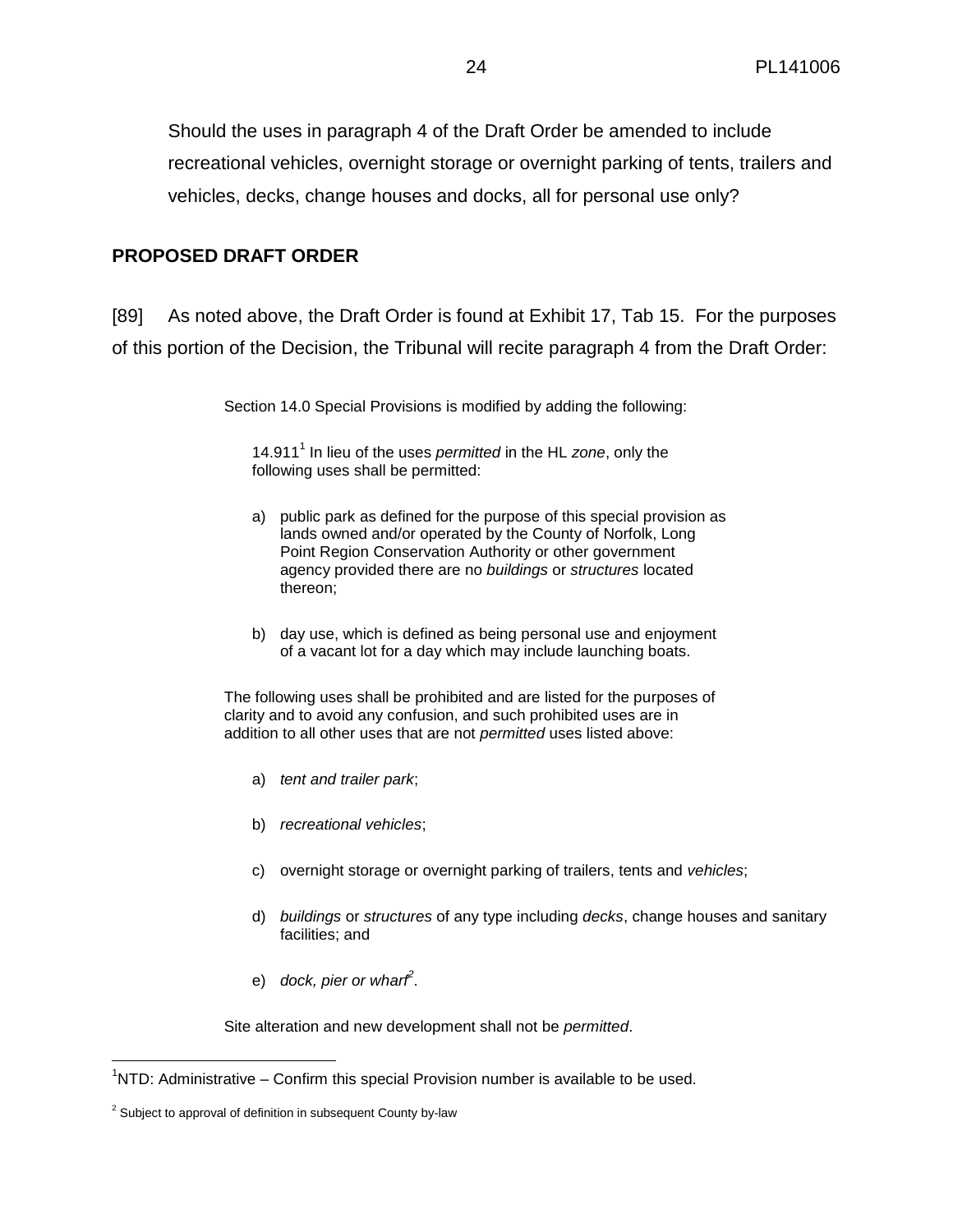# **SUBMISSIONS**

[90] There is no evidence before the Tribunal contrary to the positions advanced by MMA, the County and the appellants that all of the listed items of natural heritage features and areas and natural hazards apply with regard to the Subject Lands. The thrust of the case by Ms. Weber, Ms. Jerome, *et al* related to the uses and limitations that are found within paragraph 4 of the Draft Order.

[91] Mr. Richardson, on behalf of the five families that he represents submitted that his clients have all owned lots for a substantial period of time, pre-dating the zoning bylaw of 1985. None of his clients currently have cottages on their lots and the evidence of Mr. Corke and Ms. Jerome was that their ultimate wish was to be able to re-build. In that regard they rely on Official Plan Policy 4.3.2 under the Land Use Policies for Hazard Lands which states in part that:

> There are areas of extensive development located on hazard lands and in these areas a reasonable compromise shall be made between the extent of the hazard and the continued use and future development of the area.

The Subject Lands they say is one such area where a reasonable compromise should be made.

[92] Mr. Richardson submits that the Tribunal ought not to approve the Draft Order as found in Exhibit 17, Tab 15, but that the Draft Order should be amended to incorporate the provisions of the By-law previously passed by County Council found at Exhibit 4 (which would have made legal existing uses permitted uses) and also allowed for seasonal camping in a travel trailer for personal use only (and not a tent and trailer park).

[93] In the alternative, Mr. Richardson's clients asked the Tribunal not to approve any By-law until the County, Province or the Conservation Authority move to acquire the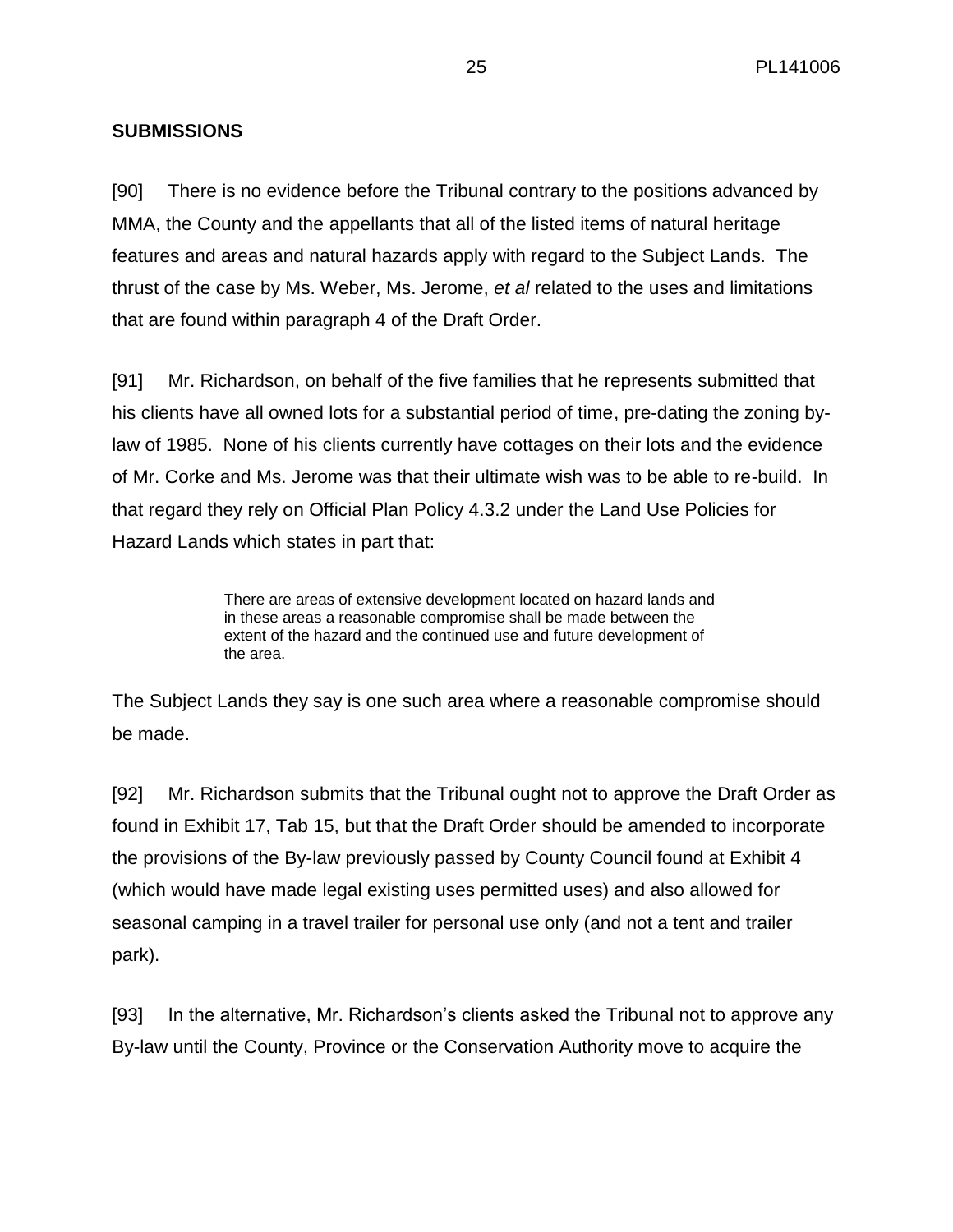Hastings Drive lands in accordance with the recommendation from the Shoreline Management Plan in December 1989.

[94] Addressing the Draft Order, Mr. Richardson submitted that the use of a public park is by definition a use that a private property owner cannot avail oneself of. The second use is a day use and it is submitted that there is little one can do with one's own property except picnic on it which he argued effectively results in the "private use of the lands on Hastings Drive" being reduced to a token use of a day use.

[95] Mr. Richardson argued that the use as a public park is not a use that is available to his clients and the reduction of the private use to effectively day use only, is in effect a contravention of long standing Ontario Municipal Board principle of *Nepean (Township) (Re),* [1978] O.M.B.D. No. 1, 9 O.M.B.R. 36,:

> This Board has always maintained that if lands and private ownership are to be zoned for conservation or recreational purposes for the benefit of the public as a whole, then the appropriate authority must be prepared to acquire the lands within a reasonable time otherwise the zoning will not be approved. We do not wish or intend to depart from that general principle and we hope the solution suggested will allow the township to achieve its goals and at the same time be fair to the land-owner.

[96] This principle, Mr. Richardson, submitted has been followed in *Russell v. Toronto (City),* [1998] O.M.B.D No. 1267 ("*Dickenson et al")* where the Tribunal stated the following:

> This oft-quoted dicta of Mr. A. J. L. Chapman, Q.C., is the best enunciation of the Board's long standing tendency to ensure that privately owned lands will not be transformed to public purposes such as open-space or park by zoning instruments unless there is a concomitant commitment on behalf of the municipality to expropriate or to acquire the lands in question. This rule, like many traditional rules of the Board, must be subject to a number of exceptions. We will deal with the exceptions later.

> It is important to reiterate that this principle stems is from a strongly held belief of the Board that planning decisions must not allow neither the concerns of the public good nor the private interests to become the exclusive and singular goal. It is motivated by a time honoured experience of the Board that planning is often a delicate balancing act between [their] two noble and sometimes competing objectives. Both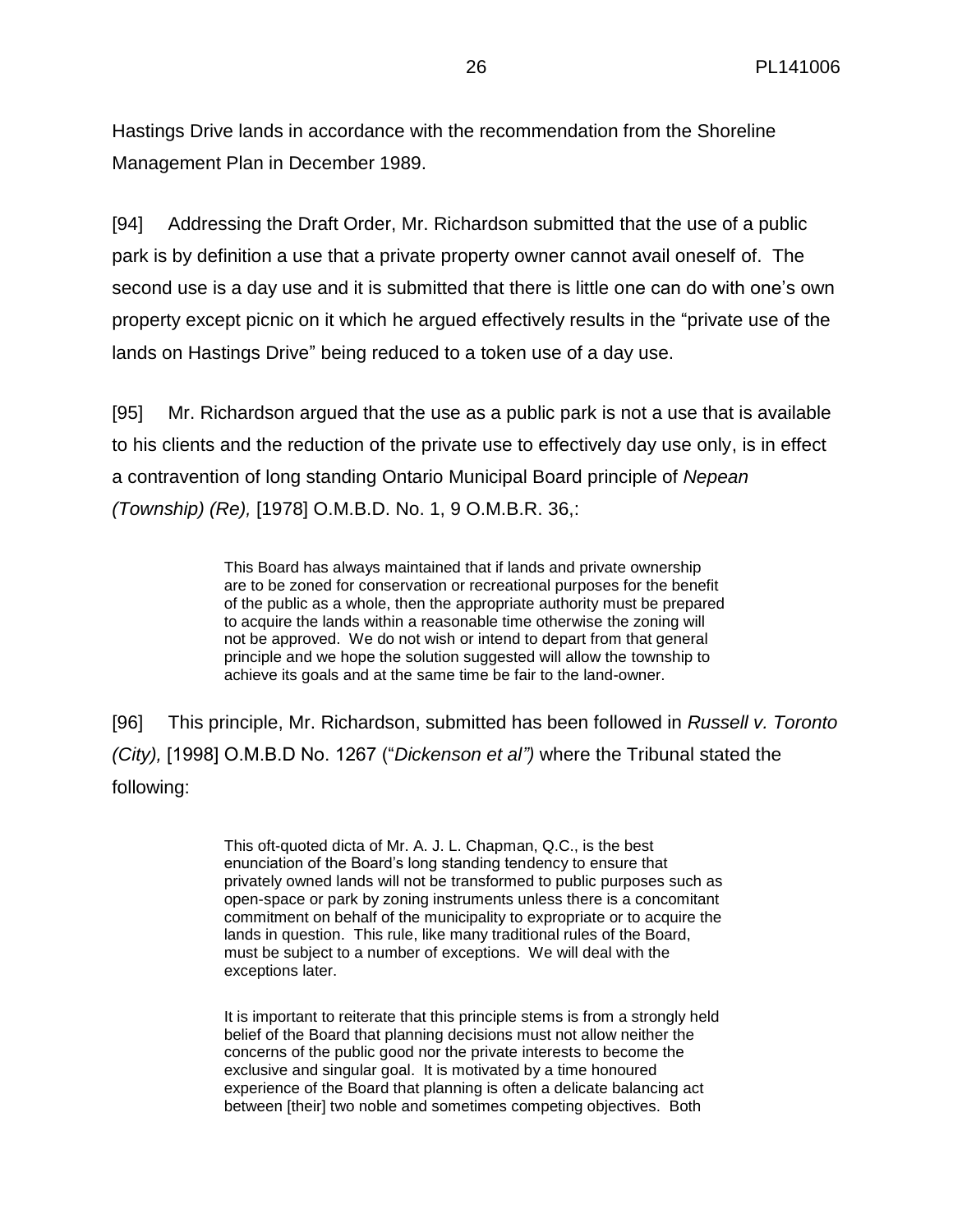are important and none should become the sole pampered darling of the decision makers. Above all these words are a sober reminder that planning decisions, regardless of how benevolent their intent, how far sighted their vision, and how friendly to the public interest, can easily become an unwitting and unquestioning tool to extinguish or debilitate the proprietary interest of an owner. No decision-maker should gloss over this obvious but awesome power in planning.

[97] On this basis Mr. Richardson submits that the proprietary interests of his clients have not been met, as no level of government has made any attempt to acquire any of the vacant lands on Hastings Drive. In such circumstances his clients are of the view that if appropriate zoning is not forthcoming compensation is appropriate.

[98] Alternatively, he argues that it would be appropriate and a "reasonable compromise" (in the words of the Official Plan policy) to revert to the By-law passed by County Council in Exhibit 4, allowing for existing uses and for seasonal camping in travel trailers.

[99] Ms. Smith on behalf of her client first submitted that the Tribunal is dealing with a unique area where development has occurred: where there are 24 existing cottages, 75 private lots, and 47 County owned lots, and where there is a public road and hydro.

[100] Secondly, she submitted with regard to the Tribunal's decision in this matter, it is not appropriate to simply accept the opinion of the experts before it without providing reasons for so doing, and that the proper interpretation of an official plan (and PPS and zoning by-law) is not a factual question to be decided based on opinion evidence but rather a question of law. And that the Tribunal must exercise its own independent judgement after due consideration of the evidence and the submissions of counsel.

[101] Ms. Smith took the Tribunal back to the County Official Plan Policy 4.3.2 (cited above) and argued that that policy directs that a reasonable compromise shall be made for Hastings Drive between the extent of the hazards and the continued use and future development of the area.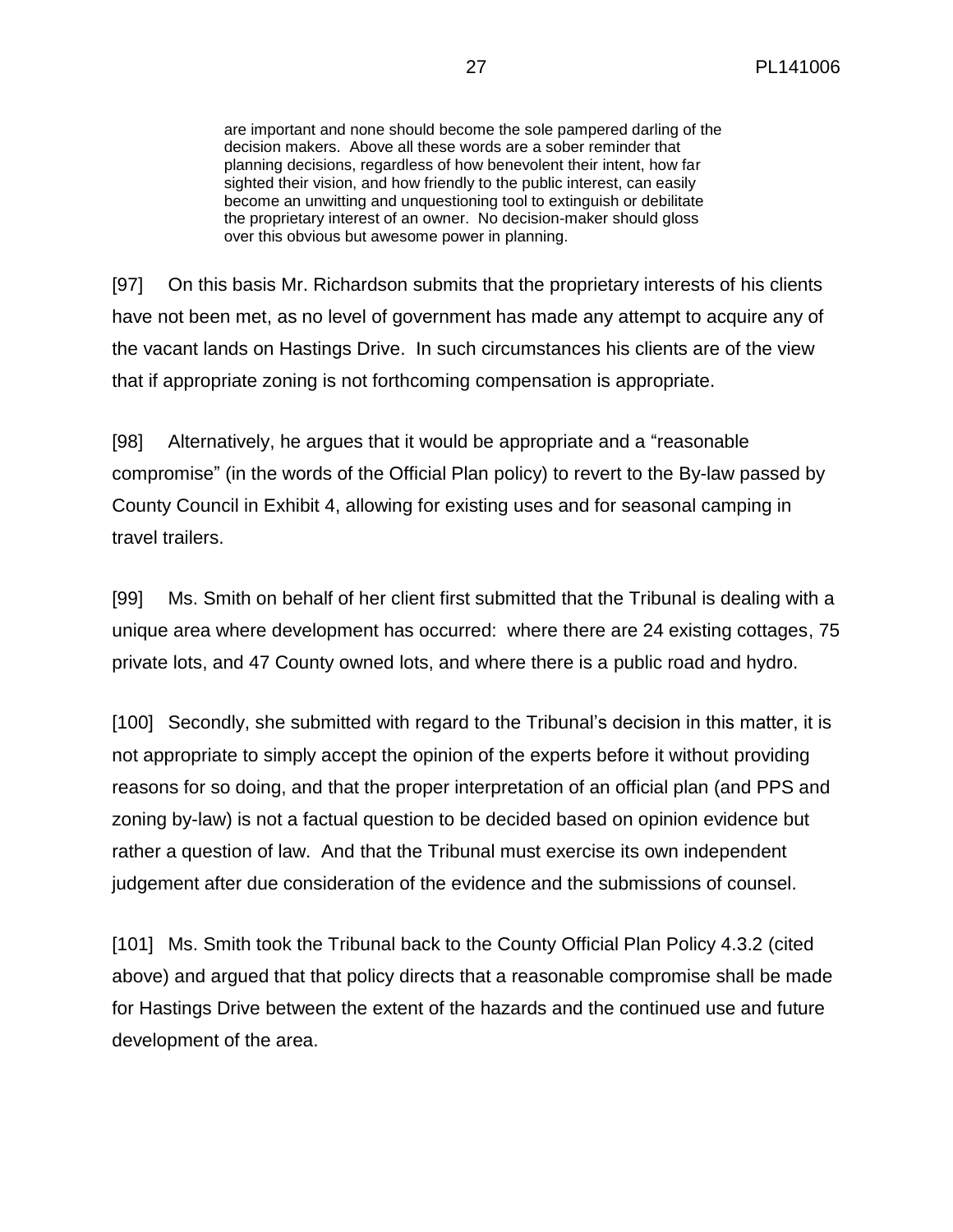[102] Ms. Smith submitted that the zoning study carried out by the County was effectively predetermined (as Mr. Crough had testified) because of all the policy constraints on it. Ms. Smith submitted that the terms of reference for the Hastings Drive Zoning Study (Exhibit 33B) at page 5 references the County staff recommendation that Council direct further review of the ecological functions and the natural environment in partnership with the Long Point Region Conservation Authority (LPRCA) and MNRF and that this work should be pursued as part of the 2015 Capital Budget. And under crossexamination, Ms. Elder on behalf of the County indicated that County Council did not fund that update.

[103] Thus, Ms. Smith argued that at the present time there is a dated, inadequate policy context, that is effectively based on the 1989 SMP and that a Dynamic Beach Study needs to be done by a coastal engineer to delineate the dynamic beach hazard and to update the SMP, and until that time decisions on a reasonable compromise between hazards and the continued use of Hastings Drive cannot be made.

[104] Ms. Smith argued that recreational uses such as sleeping overnight in a tent or motorhome and docks and boat ramp were legal uses under the 1985 By-law.

[105] In that regard she directed the Tribunal to Exhibit 50, Section 6, General Provisions at 6.1 Uses Permitted in All Zones (g) docks and boat ramps.

[106] Ms. Smith's argument hinges on a number of definitions found within the 1985 By-law including "dwelling house" (which excludes a motorhome and mobile home), "mobile home" which means:

> any dwelling that is designed to be made mobile and constructed or manufactured to provide a permanent residence but excludes a motorhome, tent trailer or trailer otherwise designed.

Motorhome shall mean a recreational vehicle either self-propelled or designed to be towed by a motor vehicle, and capable of being used for temporary living, sleeping or eating accommodation of persons whether or not such vehicle is jacked-up or has its running gear removed, but excludes a mobile home as defined herein.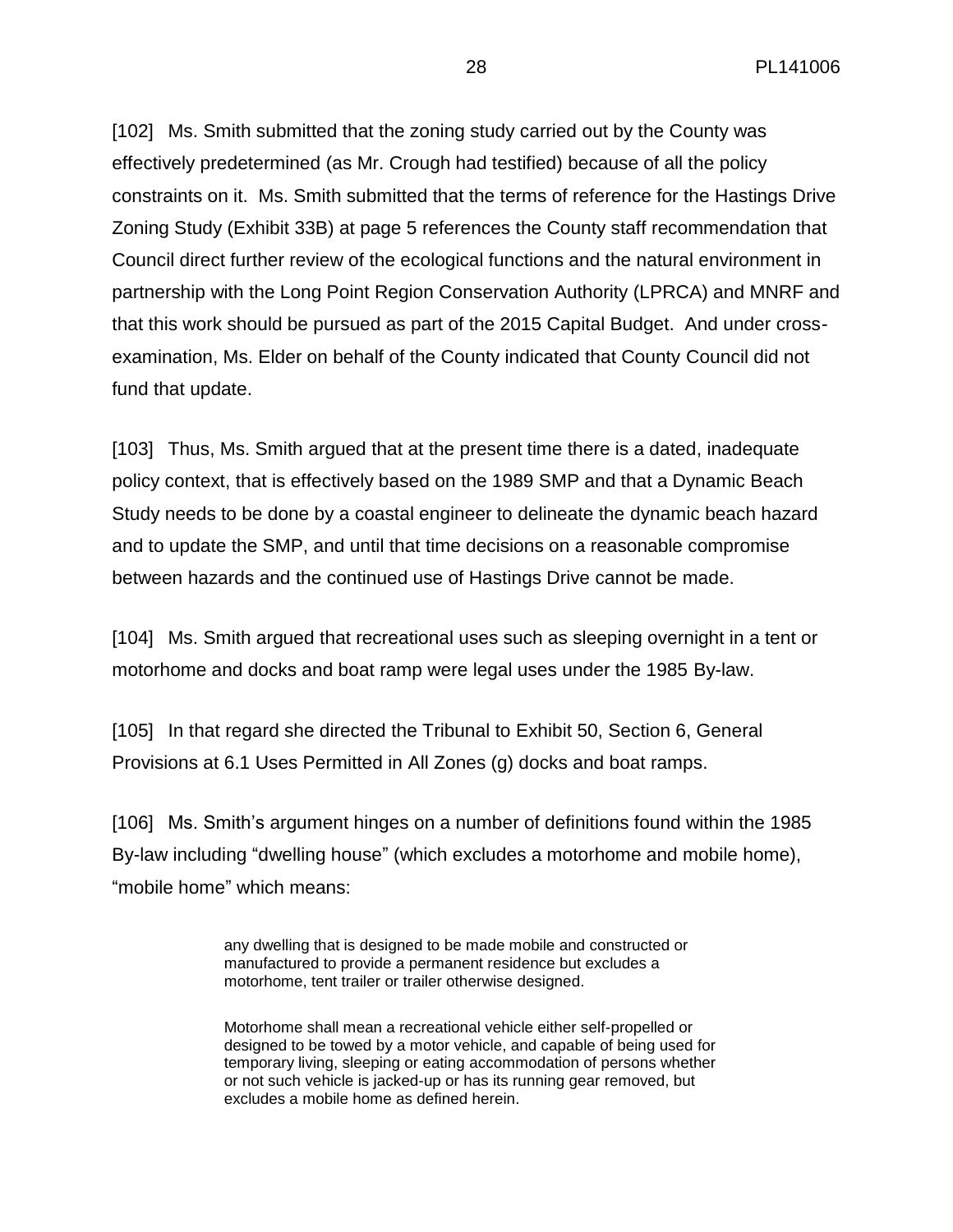[107] The definition for park, tent and trailer shall mean "an area of land used for camping facilities or for the temporary parking of tent trailers, motorhomes or truck campers."

[108] Finally, Ms. Smith took the Tribunal to the definition of "vehicle" which shall mean "an automobile or vehicle used for carrying passengers or for transporting goods including a mobile home, motorhome, trailer, snowmobile or marine craft."

[109] She asked the Tribunal to note that there is only one section in the 1985 By-law that regulates a tent and trailer park and that is s. 29 Open Space—Tent and Trailer Zone ("OST"), and on that basis she submitted that a plain reading of that section implies that zone envisions more than one motorhome on the land and therefore one motorhome on one lot is not regulated as a use; rather it is a vehicle and its only regulation is where it can be parked in a residential or commercial zone.

[110] On behalf of her client, Ms. Smith made two requests: firstly that the Tribunal should dismiss the appeal, which would mean that the 1985 zoning by-law applies. And as a by-product of that dismissal, the Tribunal's interpretation would allow for seasonal recreational uses and docks and boat ramps.

[111] In the alternative, she asked the Tribunal allow the appeal in part and add more uses with the same result as found in Exhibit 4, (the County By-law of 2016 that was later repealed by the County). This she submits would implement the County Official Plan policy calling for a reasonable compromise.

[112] Brian Duxbury on behalf of his clients argued that the proposed Draft Order for the zoning by-law which prohibits a trailer use is a result of the PPS, that the evidence validates the prohibition of trailers, and that in this area where there is a complex environmental overlay with a worrisome profile of a number of new applications, placements of trailers, and an enforcement vacuum, that a new zoning by-law is required and that legal non-conforming rights will be protected.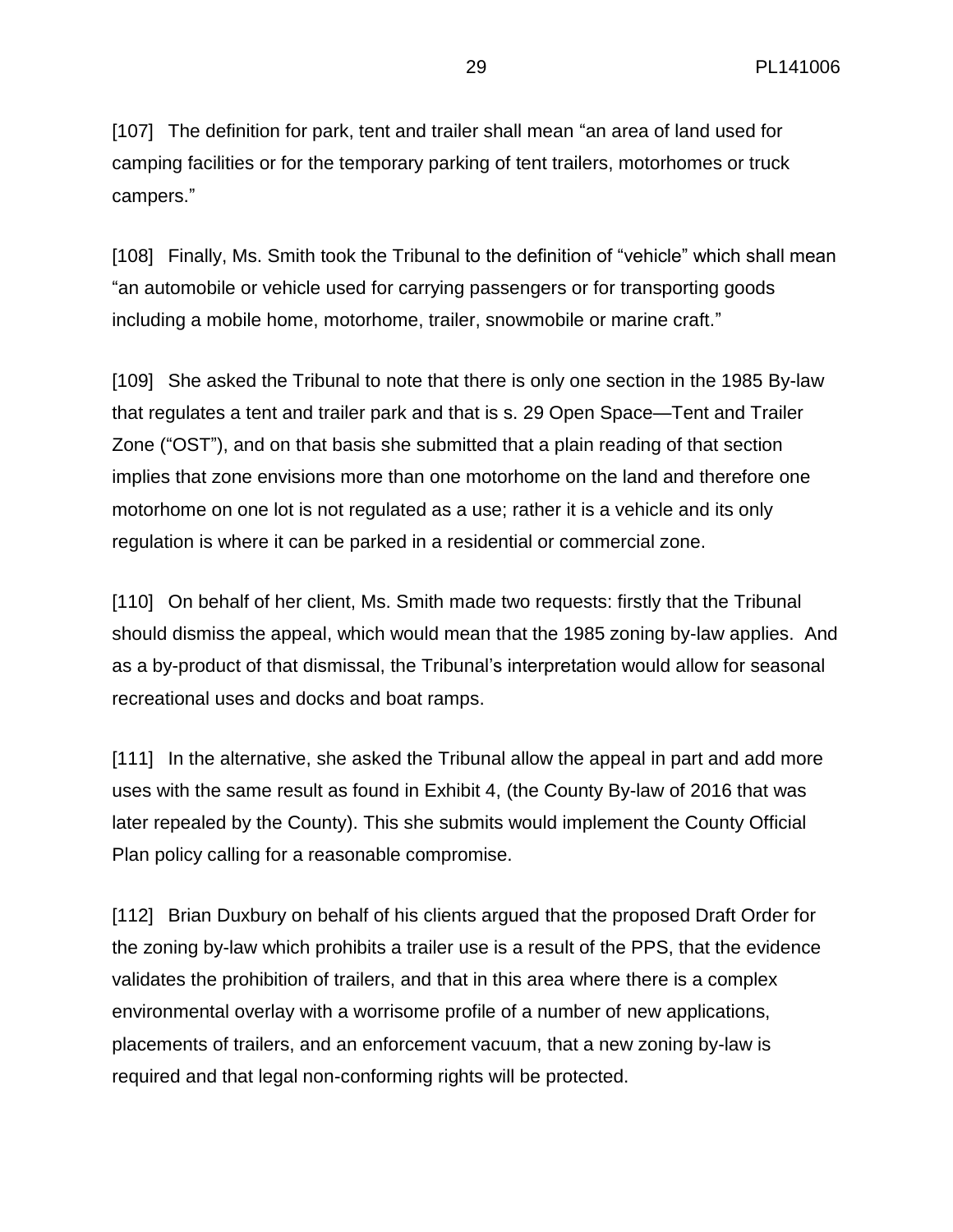[113] Mr. Duxbury started with the proposition that the Hazard Land zoning in the 1985 by-law states that:

> no land shall be used and no building or structures shall be used, altered or erected except in accordance with the following provisions…

which allow a park and an open pavilion.

[114] He addressed the question as to where are trailers allowed? The answer was in the OST zone for tent and trailer zone because the Hazard Land excludes trailers and the interpretation of the zoning by-law provides in section 1.3.2(b) words in the singular shall be deemed to include the plural, words in the plural shall be deemed to include the singular. Therefore trailers are allowed in the Tent and Trailer Park but not in the Hazard Land zone. Thus to put a trailer on Hastings Drive (and the Subject Lands) would be a change of use and that offends the PPS.

[115] Secondly, he submitted that there is a preponderance of evidence, none of which is disputed, with regard to the natural features and natural hazards that exist on Hastings Drive. First and foremost it is a dynamic beach and the PPS in s. 3.1.2 states that development and site alteration shall not be permitted within the dynamic beach hazard.

[116] The photographic and oral evidence details the existence of large trailers, some clearing of various lots, that grading has gone on, levelling and filling has gone on. He reminded the Tribunal that all the expert planners had agreed that trailers are not allowed as a use on Hastings Drive, and to put them there would constitute site alteration.

[117] Further he submitted that allowing trailers is not a good land use planning outcome. The evidence he stated is that Lake Erie can be a hostile and threatening lake, that it is variable and unpredictable, that the Subject Lands are in an everchanging area of beach erosion and deposition and that in many instances many of the lots that were created by the Registered Plan 251, half of the land portion of those lots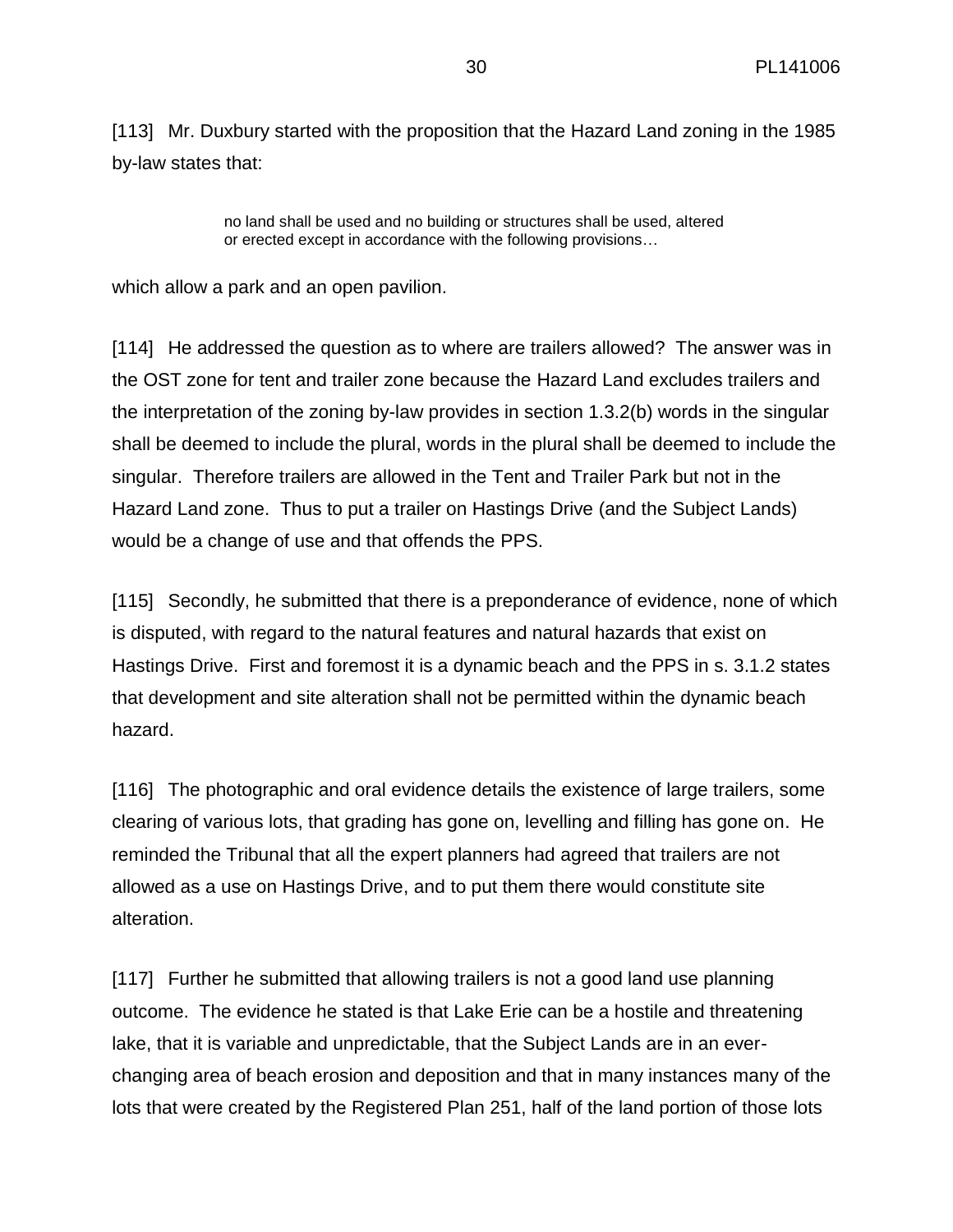have been lost to the lake. The outcome is a road that floods, causing issues of access, beach erosion resulting in some dramatic drop-offs and this all arises within the spectre of climate change. The presence of trailers on Hastings Drive he stated engages and impacts land uses in terms of services, safe access, hydro lines and poles, grading, lawns, paving stones: all attempts to tame the land for habitation. And as time passes, those impacts creep and grow larger. He stated that the zoning by-law has to address the issue of a trailer as a building or structure as set out in the s. 34(4) of the *Planning Act*.

[118] He argued that the Draft Order found at Exhibit 17, Tab 15, is the right result: that it will deal with this emerging trend of placement of large trailers on the properties notably for the last three to four years, that it is currently the "wild west" on Hastings Drive with regard to what is there and that the new zoning by-law is clear, it is restrictive, it allows day use, and is the right result.

[119] Mr. Hare on behalf of MMA took issue with the argument that this was a downzoning and argued that if there had been a downzoning, it was in 1985 with the zoning by-law and not with the proposed Draft Order that was before the Tribunal.

[120] He too argued that all planners agree with regard to no trailers being permitted in the 1985 zoning by-law. He states that only Mr. Crough now suggests that for the new by-law there might be "small trailers during the day" but this he suggests is contrary to s. 3.5 of the *Planning Act* which requires the decision of the Tribunal to be consistent with the PPS.

[121] With regard to the suggestion that docks and boat ramps are a permitted use in the Hazard Land zone due to the General Provisions of the 1985 By-law, he disagreed and referred the Tribunal to Exhibit 25, Tab 6, page 39 where it deals with the repeal of By-law No. 1-NO-85. It states the following:

> **By-law 1-NO-85 (the Township of Norfolk Zoning By-law) and all amendments thereto**, passed pursuant to the Ontario *Planning Act* as amended, and which were approved by the Ontario Municipal Board, the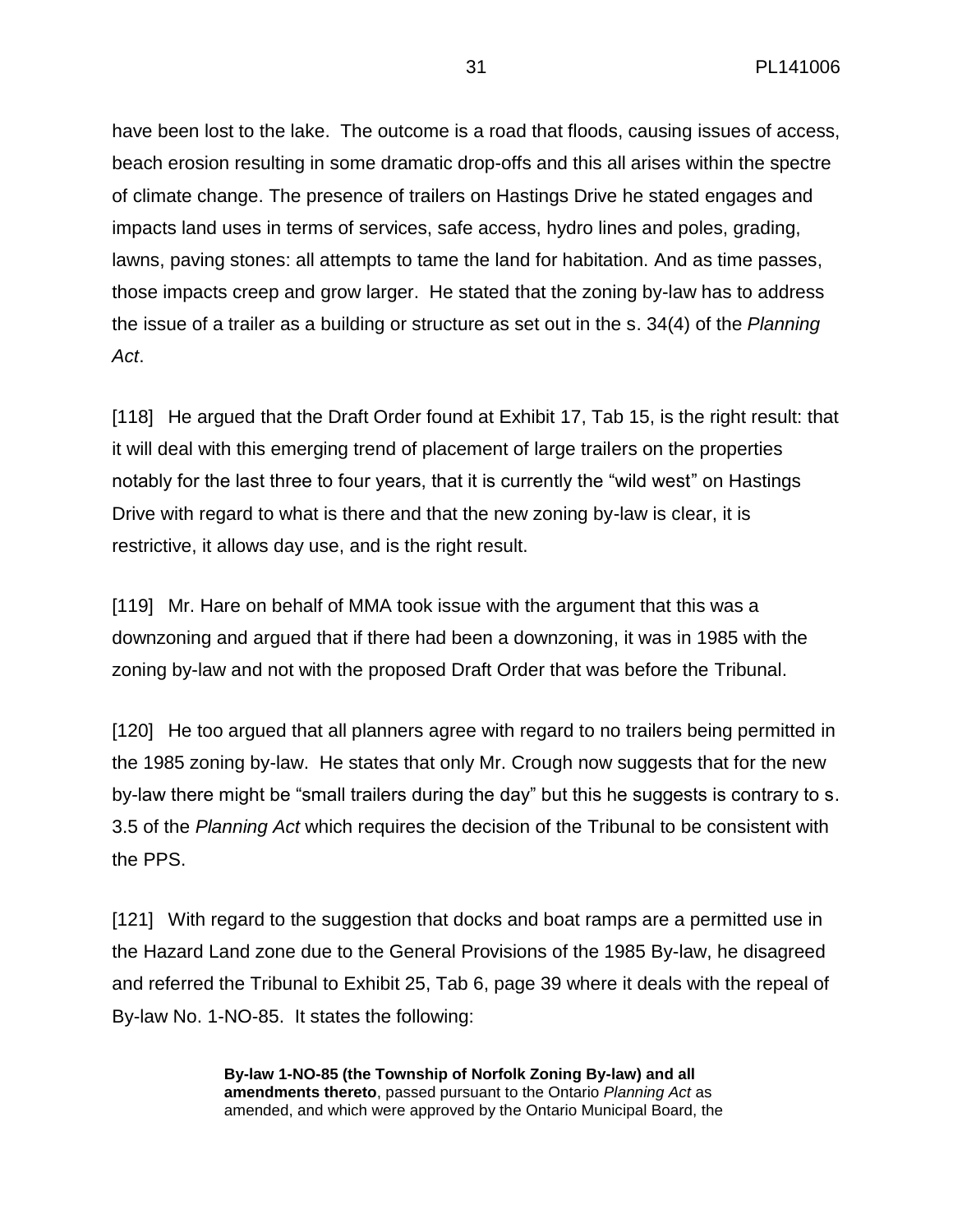Region of Haldimand-Norfolk or the Township of Norfolk, **are hereby repealed** except insofar as it affects the area known as Hastings Drive (South Walsingham Plan 206, Lots 66 and 67, and South Walsingham Plan 251, Lots1 to 148. The Hazard Land Zone (HL) as set out in 1-NO-85 remains in effect. (Emphasis added)

[122] Thus Mr. Hare submits that s. 6.1 (Uses Permitted in All Zones) in Exhibit 50 was repealed and it was only the Hazard Land Zone (s. 30) that remained in effect, not any of the uses permitted in all zones.

[123] With regard to the argument that the *Nepean* principle obligates compensation for a landowner who suffers loss as a result of a land use change, Mr. Hare argued there is no statutory basis to implement the *Nepean* principle, that the *Planning Act* mandates that the Tribunal make decisions that are consistent with the PPS and that all the cases provided by Mr. Richardson predate the PPS. Moreover looking at the narrow language used by Mr. Chapman in the *Nepean* decision Mr. Hare submitted that both the courts and the Tribunal have been clear that downzoning does not automatically qualify for compensation.

[124] The *Dickenson et al* case specifically provides that:

The dicta do not state or imply that there is no justification for a municipality to deploy its statutory armour pursuant to the *Planning Act*, R.S.O. 1990, c. P.13 to re-designate or re-zone for the public benefit or arrest a trend that is harmful or undesirable. Nor do they impose a requisite financial burden or obligation on a municipality whenever it embarks on a course to re-designate or down-zone an area. The dicta of Mr. Chapman is narrow in its scope and focused in its application and has a relevance to our case at hand. **Where the health and safety of existing or future inhabitants are involved, where there are patent and imminent hazards to the well-being of the community, the municipality should have the unfettered discretion to sterilize the use of lands, without the additional burden of compensation.** (Emphasis added)

[125] With regard to the issue of imminent danger Mr. Hare referred the Tribunal back to the 1989 SMP which stated in part:

> The specific aspects of the preferred SMP concept applicable to Hastings Drive reach were developed based on **the severity of the**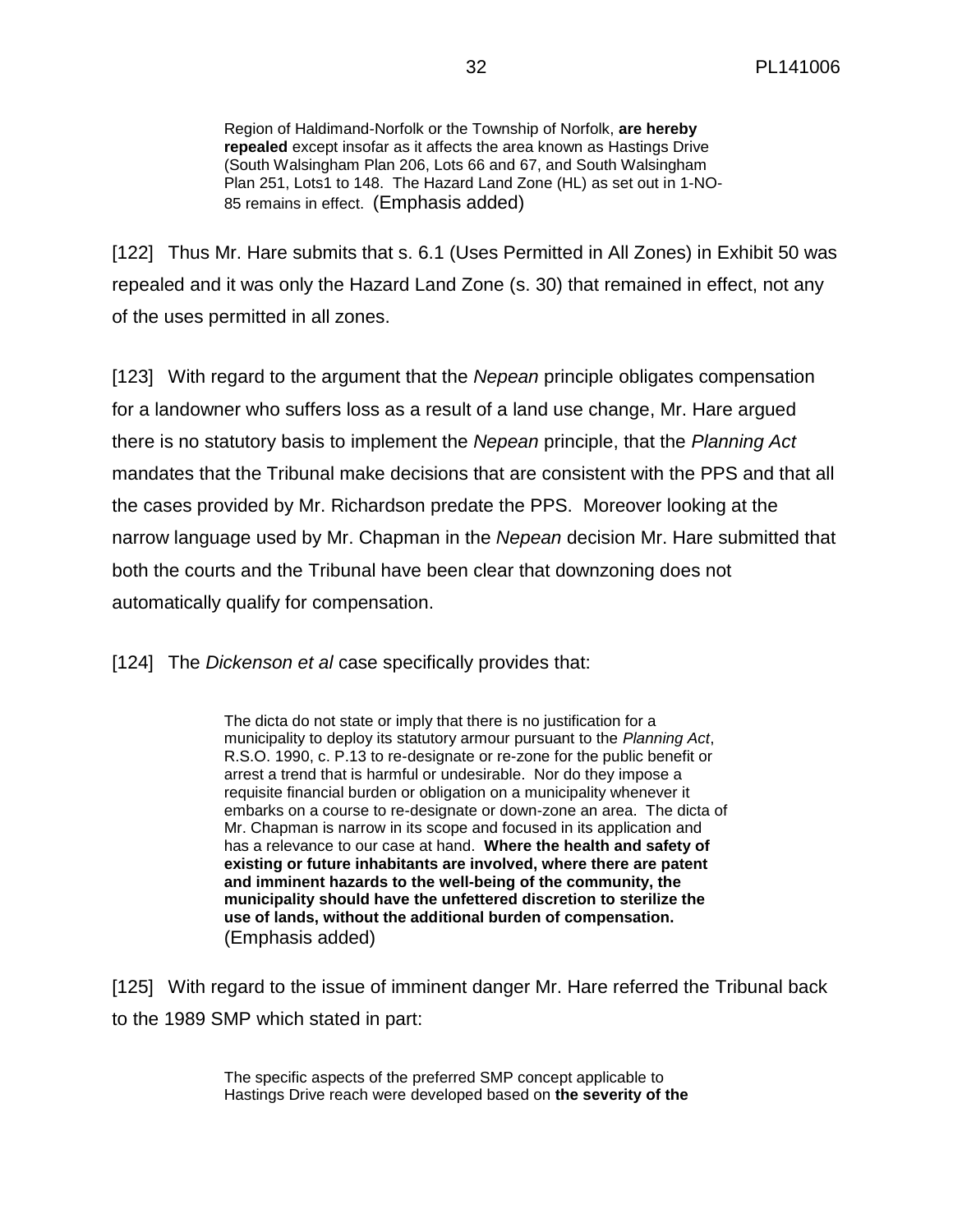**damage to which those areas are subject, and the imminent danger that exists**. An important aspect in developing the preferred concept for the Hastings Drive reach is the difficulty (or better described as the impossibility) of maintaining reasonable access and egress to this area. (Emphasis added).

[126] He referenced the evidence of Ms. Elder with regard to the circulation comments from Emergency Medical Services where they stated that they continually struggle with access and egress problems to remote areas such as Hastings Drive especially during the winter months and from the comments of Fire and Rescue Services that Fire would not go down the road if flooded due to the concern of the road being washed out, would wait for the roads and a front end loader to make sure the road is passable and to remove any obstacles.

[127] Mr. Hare submitted that Issues 1 and 2 in the Issues List should be answered in the affirmative, that the uses and limitations in paragraph 4 of the Draft Order are consistent with the PPS, conform to the County Official Plan and that the Tribunal should approve the Draft Order at Exhibit 17, Tab 15.

[128] Peter Tice on behalf of the County told the Tribunal that the County supports the submissions by Mr. Duxbury and Mr. Hare. He noted that the proposed Draft Order before the Tribunal in Exhibit 17, Tab 15, is supported by three of the planners, and that all of the planners in the Agreed Statement of Facts confirm that the existing Norfolk Zoning By-law does not permit trailers on Hastings Drive.

[129] Turning to the PPS he indicated that s. 3.1.2(a) "Development and Site Alteration" shall not be permitted within (a) the dynamic beach hazard.

[130] This, he argued, is the "trump" card that does not allow development or site alteration on the Subject Lands, and that the Subject Lands have more than just the natural hazard of the dynamic beach, but also adjacency to a PSW, they are part of a coastal wetland, within an area of natural scientific interest where there are endangered and threatened species and it is subject to flooding and erosion.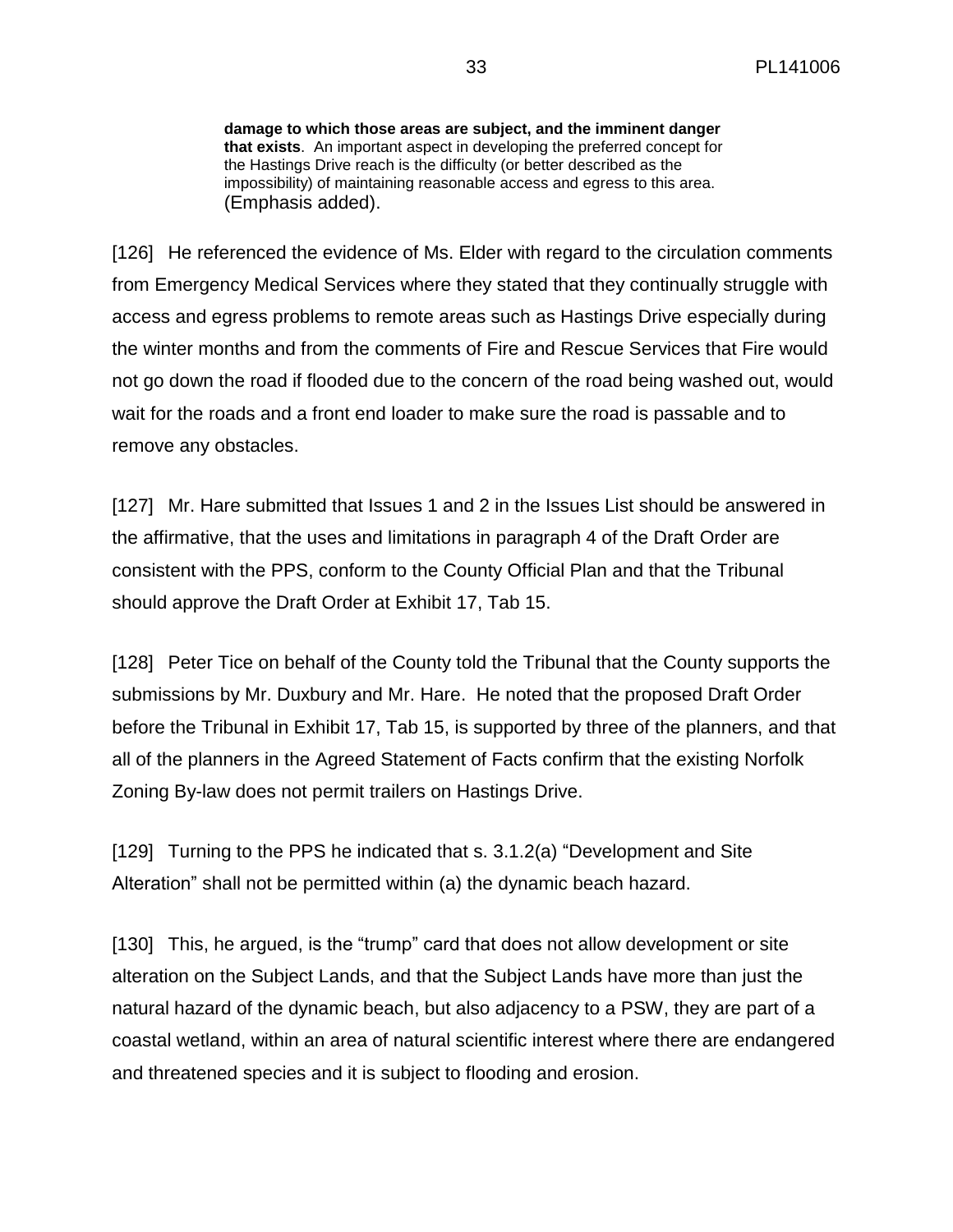[131] He submitted that the visual evidence is overwhelming, that it is an area of constant change with the weather and the impact of Lake Erie on Hastings Drive as illustrated by the December 1985 (the big storm) and more recently with the video storm footage provided by Mr. Bradley.

[132] Turning to the Issues List, Mr. Tice submits that only Mr. Crough has suggested that there could be a daytime trailer usage of the Subject Lands and in light of that he had expected that those in opposition to the proposed Draft Order would come forward with a draft zoning by-law that would set out the required setbacks, lot coverage, the seasonal use of the proposed lands, but nothing came forward.

[133] He said what in fact they want is something that predates the PPS, predates the 1989 SMP and does not conform to the County's Official Plan where in s. 4.3.3.1 Hastings Drive site specific policy area it clearly states "on land designated hazard lands—site specific policy area 4.3.3.1 on Schedule "B" to this plan, no new development shall be permitted."

[134] Mr. Tice argued that with regard to the zoning by-law, that the Tribunal should allow the appeal in part, put in place the Draft Order as found in Exhibit 17, Tab 15, as this would constitute good land using, it would be consistent with the PPS, conform to the County's Official Plan and be in the public interest.

## **COMMENTARY**

- [135] Registered Plan 206 dates from the 1930s.
- [136] Registered Plan 251 dates from the 1950s.

[137] Both of which predate any version of an official plan, and any version of the PPS, let alone the PPS 2014.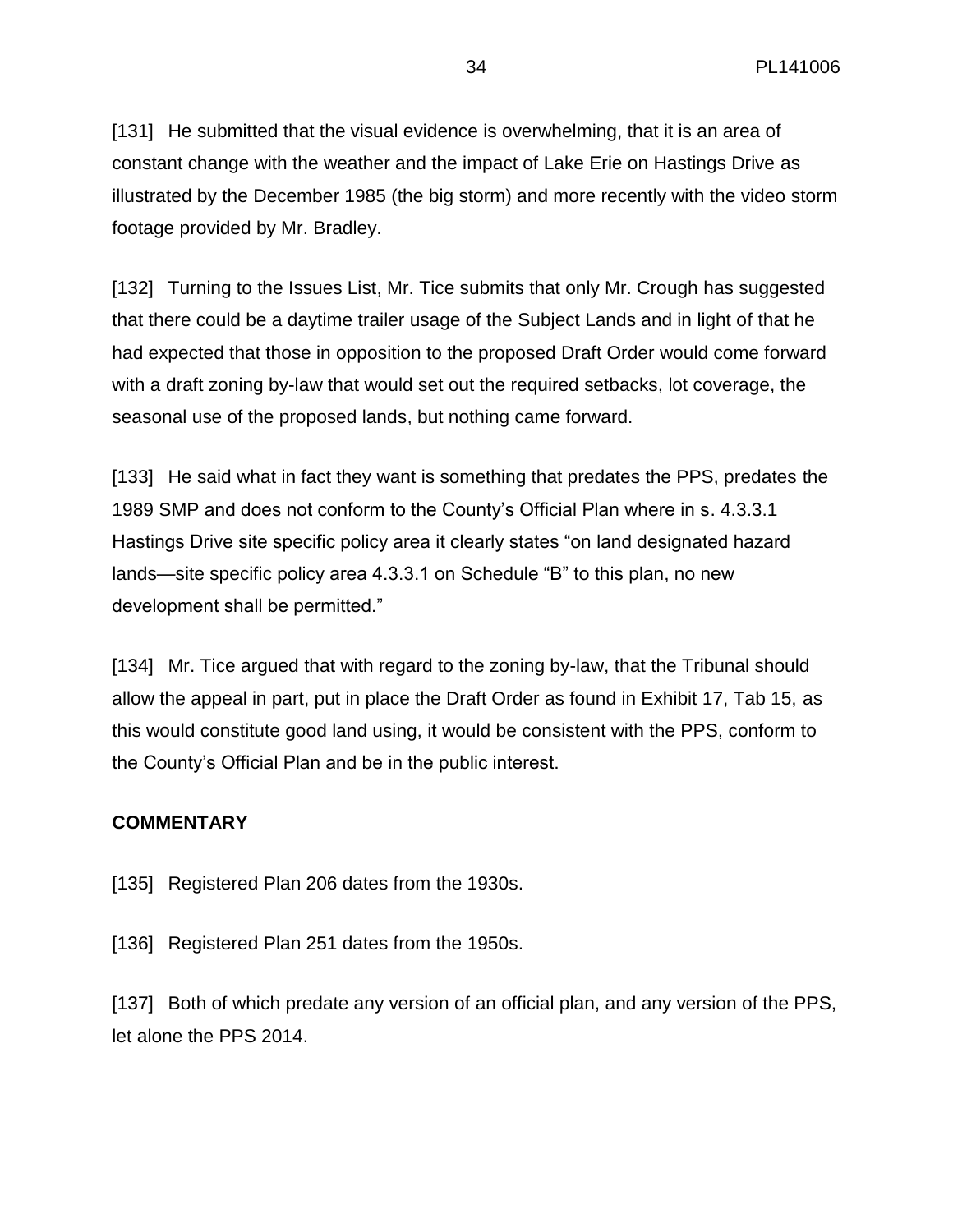[138] The evidence is that a number of cottages on Hastings Drive were severely damaged by Hurricane Hazel in 1954.

[139] The evidence is that a number of cottages on Hastings Drive were severely damaged by the "big storm" in 1985.

[140] At the present time the Subject Lands are designated in the Official Plan as Hazard Land and zoned based on Zoning By-law No. 1-NO-85 as Hazard Land for which the only permitted uses are a park and an open pavilion.

[141] The process of considering a new zoning by-law for the Subject Lands, has created tensions among existing cottage owners, those property owners who either seek to fully develop their property or seek fewer restrictions on the use of their property and approval authorities.

[142] The matter before the Tribunal is solely the consideration of the zoning for the Subject Lands.

# **FINDINGS**

[143] After reviewing all the oral evidence of the experts, the oral evidence of the parties and the participants, and upon consideration of the submissions of counsel, the Tribunal finds:

- on Issue No. 1 the issues and limitations of the Draft Order are consistent with the PPS:
- on Issue No. 2, the issues and limitations of the Draft Order conform to the Norfolk County Official Plan; and
- on Issues No. 3 and No. 4, that paragraph 4 of the Draft Order should not be amended;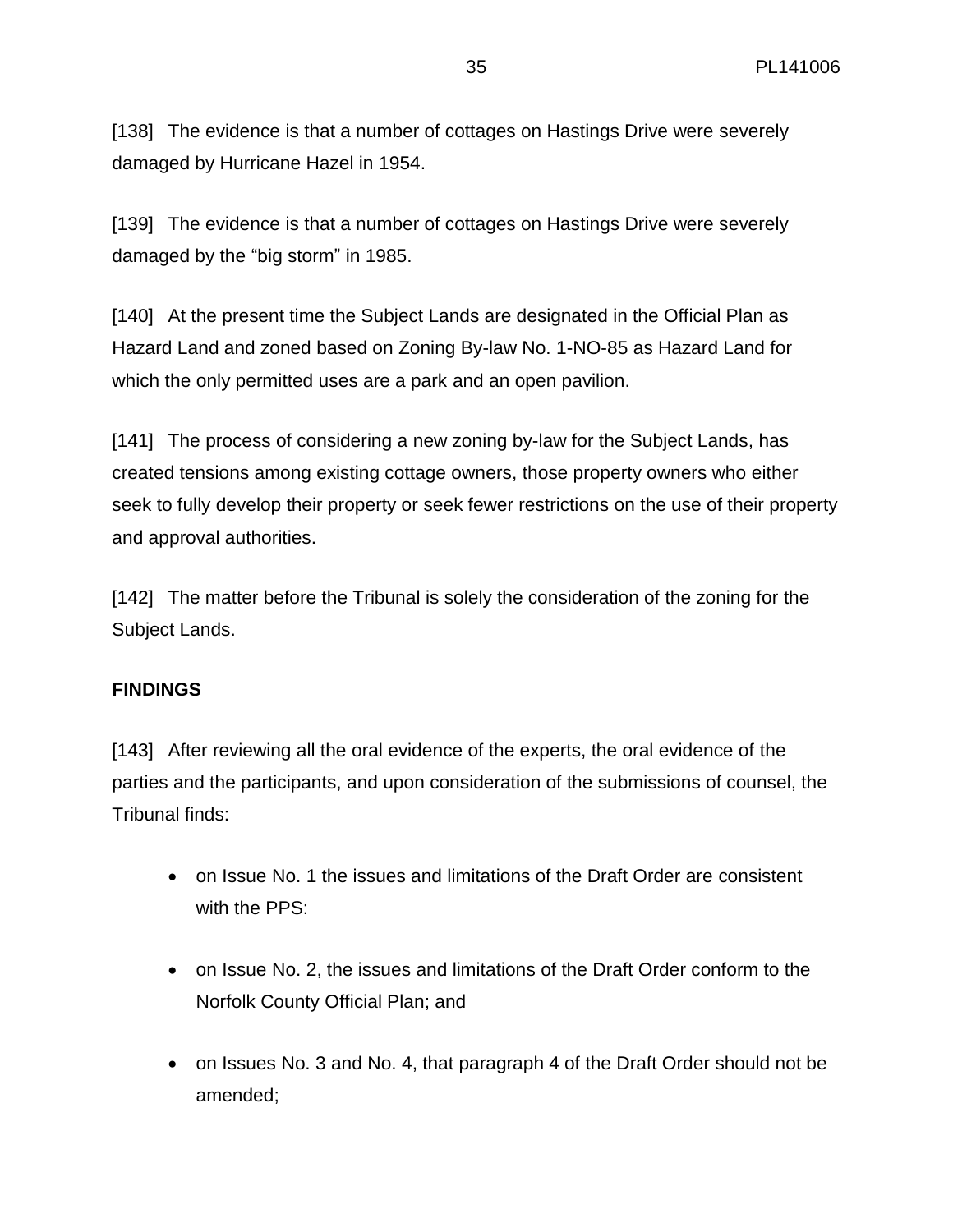• all for the reasons set out below.

[144] Thus, the Tribunal will allow the appeal in part, and will approve the Draft Order as found in Exhibit 17, at Tab 15.

[145] In reaching its decision, the Tribunal has considered and preferred the expert land use planning evidence of Mr. Boyd, Ms. Elder, and Mr. Chauvin.

[146] The Tribunal finds the environmental/natural heritage evidence concerning the Subject Lands to be unchallenged and overwhelming.

[147] The Subject Lands are:

- i. Within a dynamic beach hazard;
- ii. (the road access to the Subject Lands is itself within the dynamic beach hazard;)
- iii. Within or adjacent to a Provincially Significant Wetland;
- iv. Within or adjacent to a Provincially Significant Coastal Wetland;
- v. Within an Area of Natural and Scientific Interest;
- vi. Within an area of Endangered Species and Threatened Species;
- vii. Within the Lake Erie Floodplain;
- viii. Subject to flooding hazards; and
- ix. Subject to erosion hazards.

[148] Were draft plans of subdivision to be proposed for approval today for the Subject Lands, they would not be approved as being inconsistent with the provisions of the PPS which directs development away from such hazardous areas.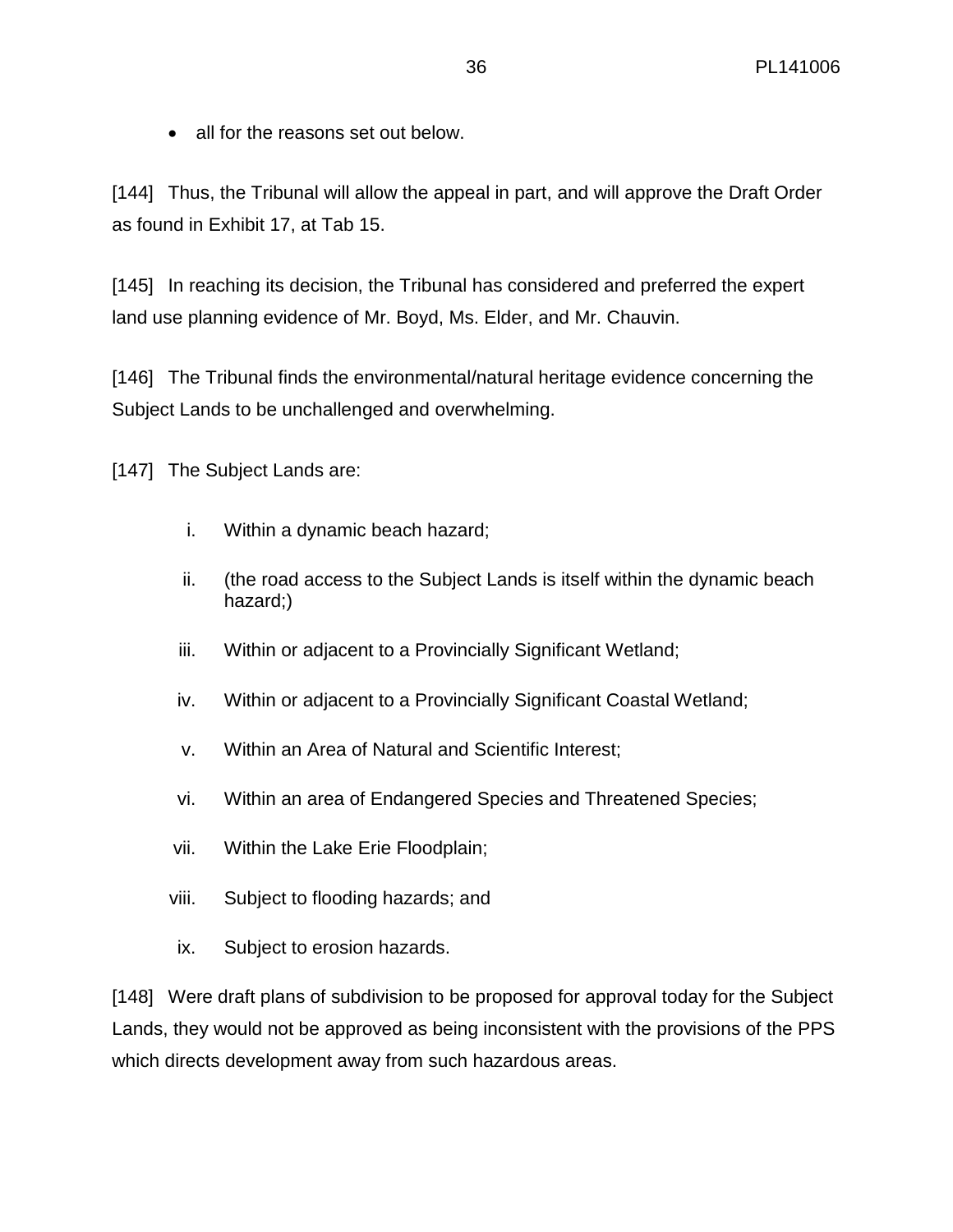[149] The Tribunal finds that there is no probative value in deferring this matter to await updated studies or reports with regard to the environmental/natural heritage status of the Subject Lands. Had that been an issue, one would have expected such expert opinion evidence and reports to that effect.

[150] Neither does the Tribunal accept the suggestion that this matter be deferred until the County has completed its Official Plan review. The Tribunal agrees that there is a need for a timely determination with regard to the zoning for the Subject Lands.

[151] Turning to the matter specifically at hand, the Tribunal has considered the provincial interests set out in s. 2 of the *Planning Act* and more specifically with regard to:

- (a) the protection of ecological systems including natural areas, features and function;
	- …
- (h) the orderly development of safe and healthy communities;
	- …
- (o) the protection of public health and safety;
- (p) the appropriate location of growth and development.

[152] The Tribunal reads s. 3.5 of the *Planning Act* to be "mandatory" in its wording that a decision of the Tribunal shall be consistent with the PPS.

[153] In that regard, the PPS takes a comprehensive, integrated and long-term approach to land use planning.

[154] It protects public health and safety by directing development away from areas of natural or manmade hazards where there is an unacceptable risk to public health or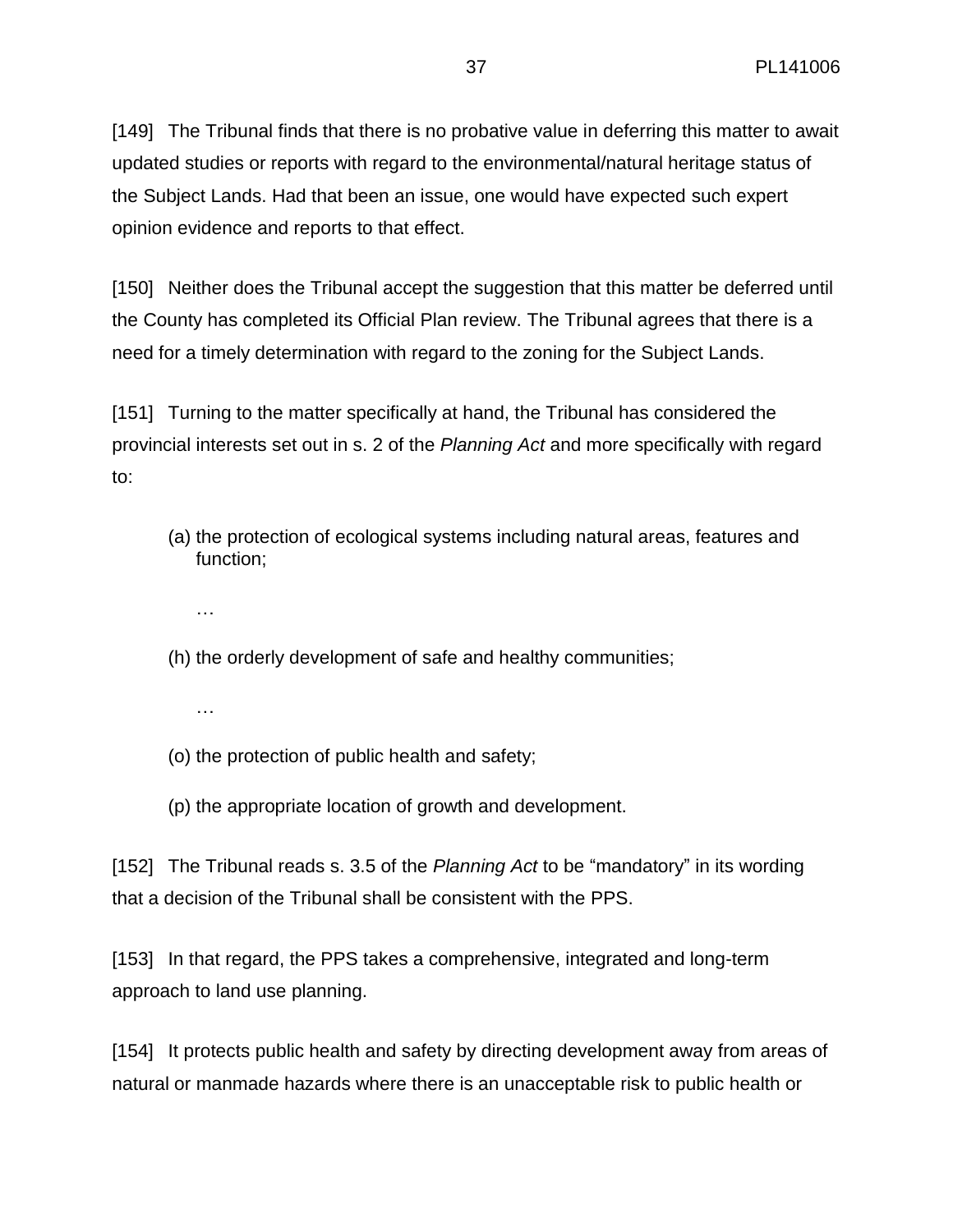safety or property damage and not to create any new or aggravate existing hazards (s. 3.0).

[155] The PPS is a vision statement for Ontario's land use planning system and that vision clearly provides that it is important to protect the overall health and safety of the population. The PPS directs development areas away from natural and human made hazards. This preventative approach supports provincial and municipal financial wellbeing over the long term, it protects public health and safety and minimizes cost, risk and social disruption.

[156] With regard to the Subject Lands, s. 3.1.2 states that:

development and site alterations shall not be permitted within (a) the dynamic beach hazard.

[157] The entirety of the Subject Lands is found within the dynamic beach hazard.

[158] The Tribunal finds that the Draft Order is consistent with the PPS.

[159] Those in opposition to the Draft Order rely on s. 4.3.2 of the Official Plan in the Hazard Land designation which states in part:

> There are areas of extensive development located on hazard lands. In these areas, a reasonable compromise shall be made between the extent of the hazard and the continued use and future development of the area.

[160] In this regard, the Tribunal first notes that the rest of the section states:

… This situation is particularly applicable to the Urban Areas, Hamlet Areas, and Resort Areas as set out on Schedule A.

[161] Schedule A does not show the Subject Lands to fall within any of those designations, and thus s. 4.3.2 is not particularly applicable.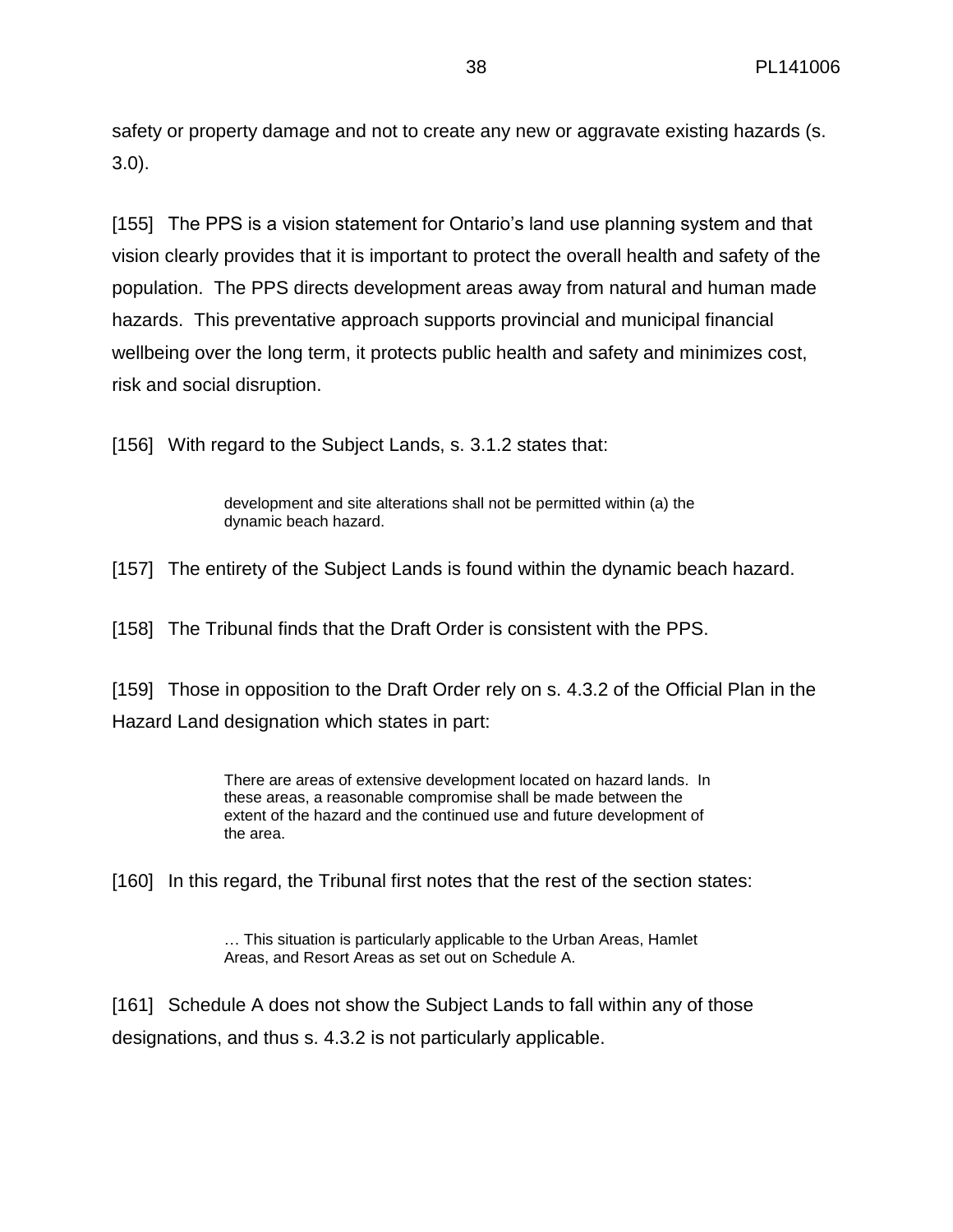[162] Moreover, the Tribunal observes that s. 4.3.2 must be read in context with the rest of the policy directions in the Official Plan. For example there are these introductory words to the Hazard Land designation:

> Hazard lands are lands that have inherent and environmental hazards such as flood susceptibility, erosion susceptibility, and other physical conditions which are severe enough if developed upon to pose a risk to occupants of loss of life, property damage, and social disruption.

[163] Additionally, in the Hazard Land designation, it is the intent of the County:

… to protect life and property by respecting natural and manmade hazards and constraints in land use development. New development should only take place in areas which are not susceptible to the hazards.

[164] As one continues to drill down in the Hazard Land policies of the Official Plan, s. 4.3.2.2(b), under the heading Shoreline Policy, states:

Development and site alteration shall not be permitted within:

i) the dynamic beach hazard.

[165] Finally, s. 4.3.3.1 is entitled "Hastings Drive Site Specific Policy Area". It is the most site specific and direct reference to Hastings Drive and it states that:

> On the land designated Hazard Lands - Site Specific Policy Area 4.3.3.1 on Schedule "B" to this plan, no new development shall be permitted.

[166] To the Tribunal it is abundantly clear that the intent of the Official Plan is to direct development and site alteration away from Hazard Lands; not to allow development on hazard lands; more specifically not to allow development within the dynamic beach hazard; and finally most specifically, not to allow new development and site alteration on Hastings Drive (and the Subject Lands).

[167] A zoning by-law must conform with its official plan. In this regard, the Tribunal finds that the proposed draft zoning by-law as found in the Draft Order (Exhibit 17 Tab15) conforms to the Official Plan.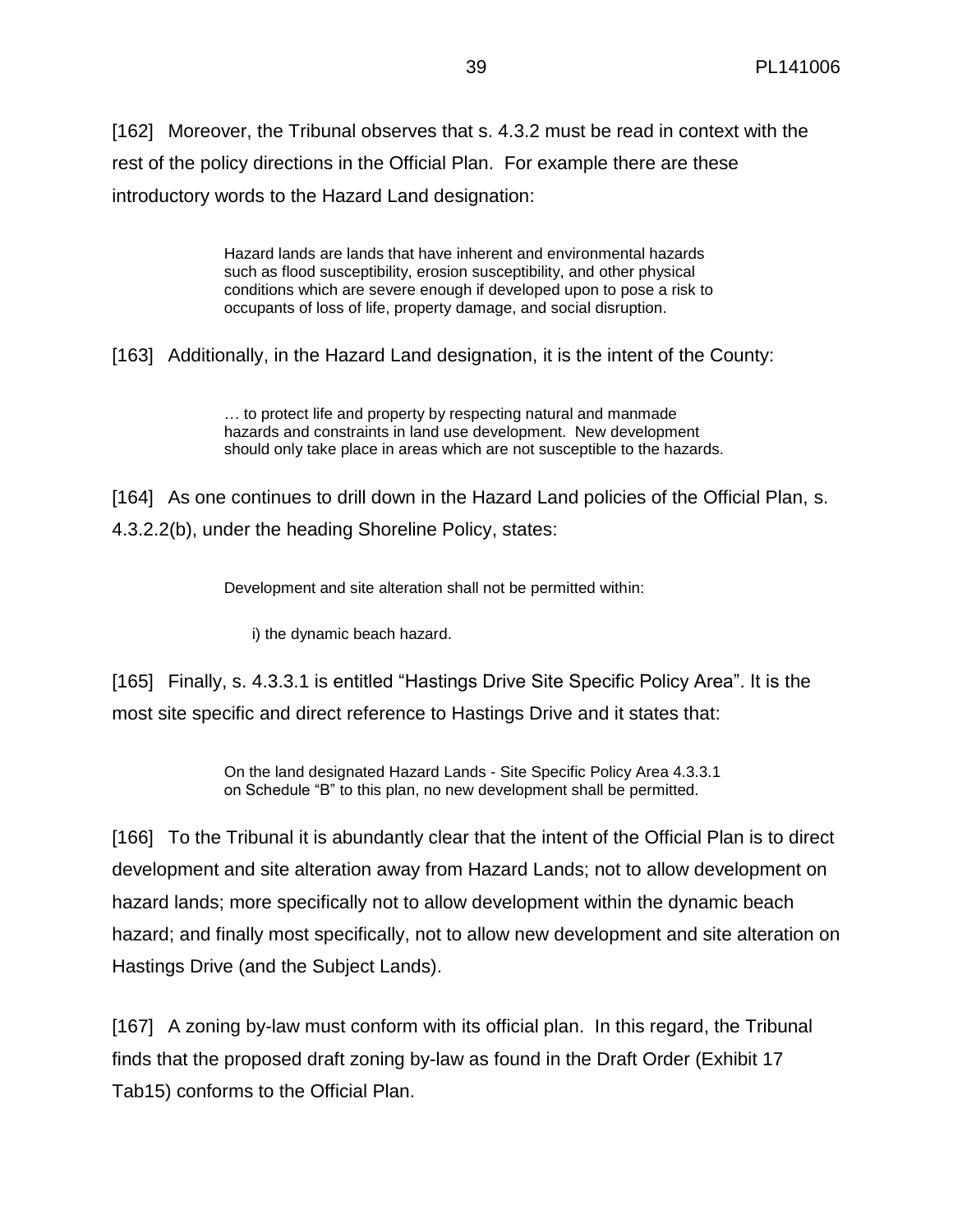[168] In response to the submission that were the Draft Order to be approved, it would constitute the overriding of the "*Nepean Principle*" and extinguish or debilitate the proprietary interests of existing owners, the Tribunal does not agree. The Tribunal was not shown any case law to support the proposition that the *Nepean Principle* "trumps" the PPS. In fact all the case law presented to the Tribunal on this issue predate the PPS.

[169] And to the contrary, the Tribunal finds that s. 3.5 of the *Planning Act* requires the Tribunal to make decisions that are consistent with the PPS.

[170] In the alternative, were the Tribunal to be wrong in this finding, the Tribuanl finds that the outcome of this case fits clearly within the wording of the *Dickenson et al* decision:

> Where the health and safety of existing or future inhabitants are involved, where there are patent and imminent hazards to the well-being of the community, the municipality should have the unfettered discretion to sterilize the use of lands, without the additional burden of compensation.

[171] Based on the oral evidence of Ms. Boyce and Mr. Bradley, based on the photographs and videos with regard to the destruction and by Hurricane Hazel, the "big storm" of 1985, the finding of "imminent danger" by the SMP and the circulation comments from Emergency and Medical Services and Fire and Rescue Services, the Tribunal finds the Subject Lands are within an area where there are patent and imminent hazards. The Draft Order does not sterilize the Subject Lands but it does severely limit their use, in accordance with the risks to public health and safety that are posed.

[172] With regard to the submission that the Tribunal should approve a zoning by-law similar to the 2016 Zoning By-law of the County (Exhibit 4), the Tribunal is not persuaded that it would be appropriate to make legally existing uses into "permitted" uses, as this would mitigate against the entire concept that legal but non-conforming uses are to eventually cease.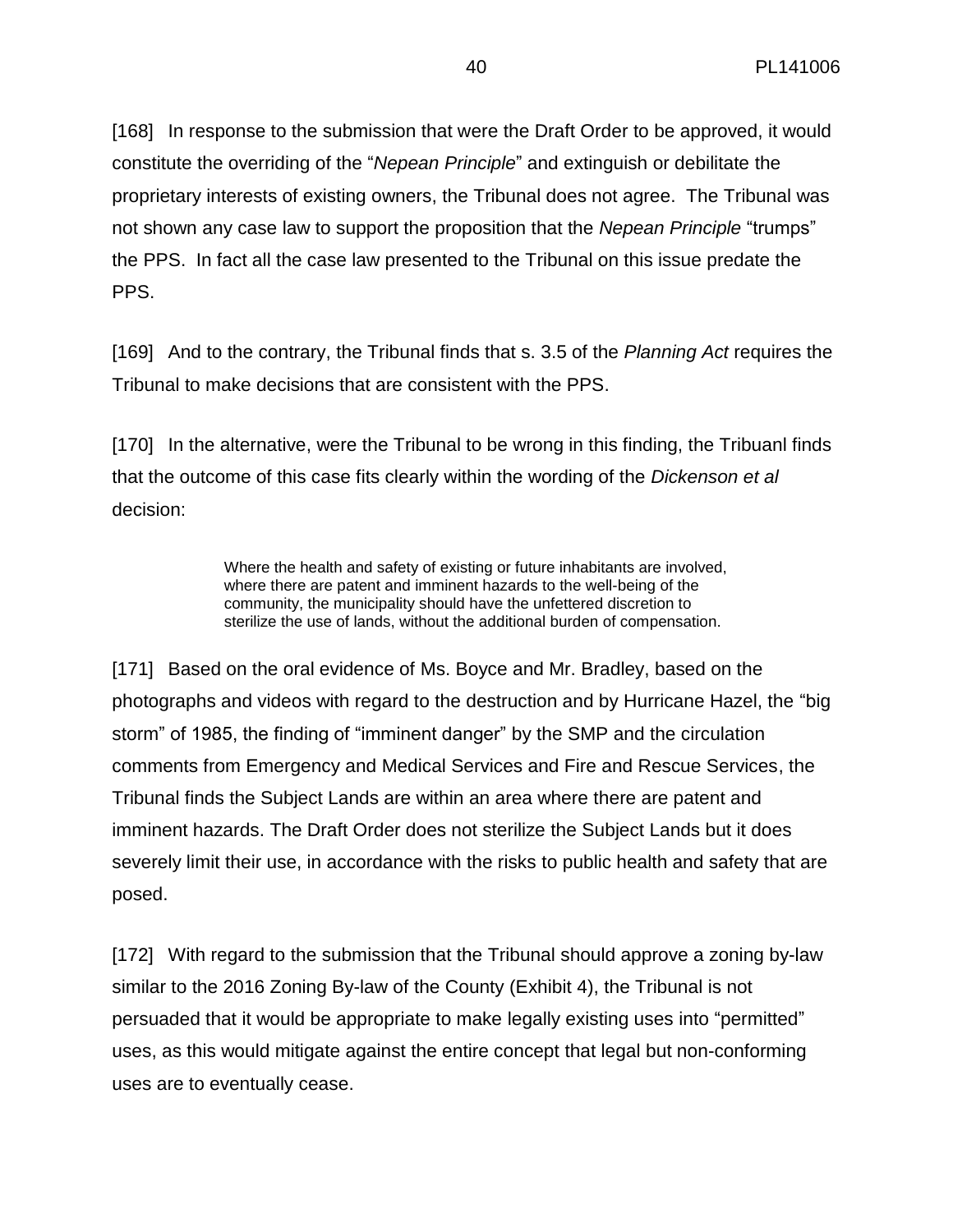[173] The Tribunal finds that the placement of trailers on the Subject Lands would constitute a change in use which is contrary to the PPS and the evidence before the Tribunal is that where there has been the placement of trailers on the Subject Lands, it has resulted in site grading, excavation, and placement of fill, which are also contrary to the PPS.

[174] With regard to the submission that docks and boat ramps are a permitted use under s. 6 of By-law No. 1-NO-85, the Tribunal disagrees. Exhibit 25, Tab 6 provides with regard to the repeal of By-law No. 1-NO-85 that only the Hazard Land zone as set out in No. 1-NO-85 remains in effect. The rest of the by-law was repealed including s. 6 General Provisions.

[175] With regard to the submission that the placement of one motor home on a lot of the Subject Lands is not regulated as a use, the Tribunal disagrees. In the Hazard Land zone, there is an outright prohibition that no land shall be used, and no building or structure shall be used, altered or erected, except for the permitted uses, which are a public park or a day use.

[176] The Tribunal finds that the placement of a motor home on a lot of the Subject Lands and leaving it there overnight, seasonally, or permanently does not comply with the permitted uses.

[177] Thus, the Tribunal will allow the appeal in part, and the Tribunal approves the Draft By-law found within the Draft Order at Exhibit 17, Tab 15.

[178] So the Tribunal Orders.

*"Blair S. Taylor"*

BLAIR S. TAYLOR **MEMBER**